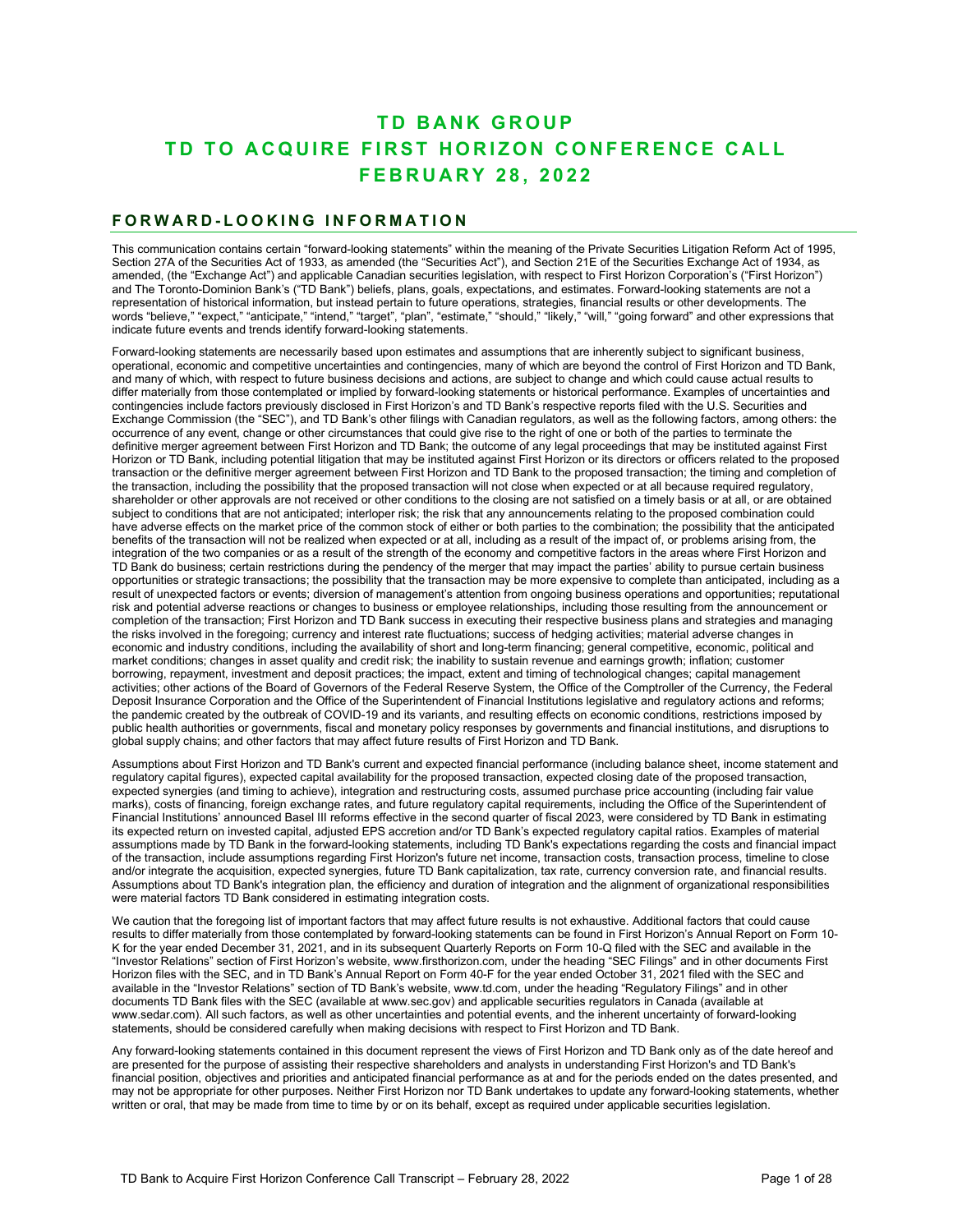# **IMPORTANT OTHER INFORMATION**

In connection with the proposed transaction, First Horizon intends to file relevant materials with the SEC, including a proxy statement on Schedule 14A.

This communication does not constitute an offer to sell or a solicitation of an offer to buy any securities or a solicitation of any vote or approval. SHAREHOLDERS OF FIRST HORIZON ARE URGED TO READ, WHEN AVAILABLE, ALL RELEVANT DOCUMENTS (INCLUDING ANY AMENDMENTS OR SUPPLEMENTS THERETO) FILED WITH THE SEC, INCLUDING FIRST HORIZON'S PROXY STATEMENT, BECAUSE THEY WILL CONTAIN IMPORTANT INFORMATION ABOUT FIRST HORIZON AND THE PROPOSED TRANSACTION.

Investors and shareholders of First Horizon will be able to obtain a free copy of the proxy statement as well as other relevant documents filed with the SEC without charge at the SEC's website [\(http://www.sec.gov](http://www.sec.gov/)). Copies of the proxy statement and the filings with the SEC that will be incorporated by reference in the proxy statement can also be obtained, without charge, by directing a request to Clyde A. Billings Jr., First Horizon Corporation, 165 Madison, Memphis, TN 38103, telephone (901) 523-4444.

# **PART ICIPANTS IN THE SOLICITATION**

TD Bank and First Horizon and certain of its directors, executive officers and employees may be deemed to be participants in the solicitation of proxies in respect of the proposed transaction under the rules of the SEC. Information regarding First Horizon's directors and executive officers is available in the proxy statement for its 2021 annual meeting of shareholders, which was filed with the SEC on March 15, 2021, and certain of its Current Reports on Form 8-K. Other information regarding the participants in the solicitation of proxies in respect of the proposed transaction and a description of their direct and indirect interests, by security holdings or otherwise, will be contained in the proxy statement and other relevant materials to be filed with the SEC. Free copies of these documents, when available, may be obtained as described in the preceding paragraph.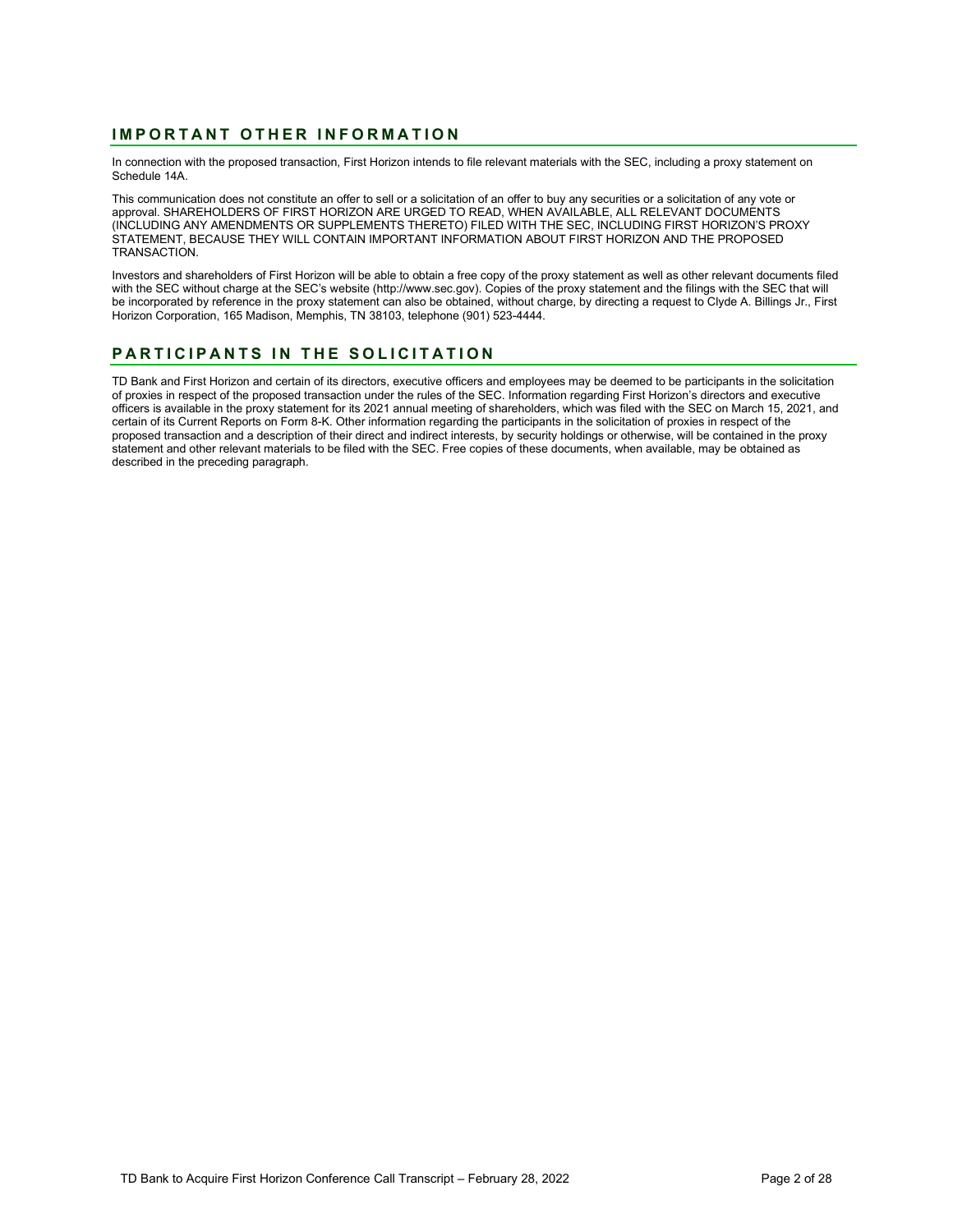# **CORPORATE PARTICIPANTS**

**Bharat Masrani** *TD Bank Group – Group President and CEO*

**D. Bryan Jordan** *First Horizon Corporation – CEO, President & Director*

 *TD Bank Group – Chief Financial Officer* **Kelvin Tran**

**Leo Salom** *TD Bank Group – Group Head U.S. Retail & CEO*

**Ajai Bambawale** *TD Bank Group – Group Head and Chief Risk Officer*

**Brooke Hales** *TD Bank Group – Head of Investor Relations*

# **CONFERENCE C ALL PARTICIPANT S**

**Darko Mihelic** *RBC Capital Markets – Analyst*

**Doug Young** *Desjardins Securities – Analyst*

**Ebrahim Poonawala** *BofA Securities – Analyst*

**Gabriel Dechaine** *National Bank Financial – Analyst*

**John Charles Robert Aiken** *Barclays Capital Canada, Inc. – Analyst*

**Lemar Persaud** *Cormark Securities – Analyst*

**Meny Grauman** *Scotia Capital – Analyst*

**Nigel D'Souza** *Veritas Investment Research – Analyst*

**Paul Holden** *CIBC World Markets – Analyst*

**Scott Chan** *Canaccord Genuity Corp. – Analyst*

**Sohrab Movahedi** *BMO Capital Markets Corp. (Canada) – Analyst*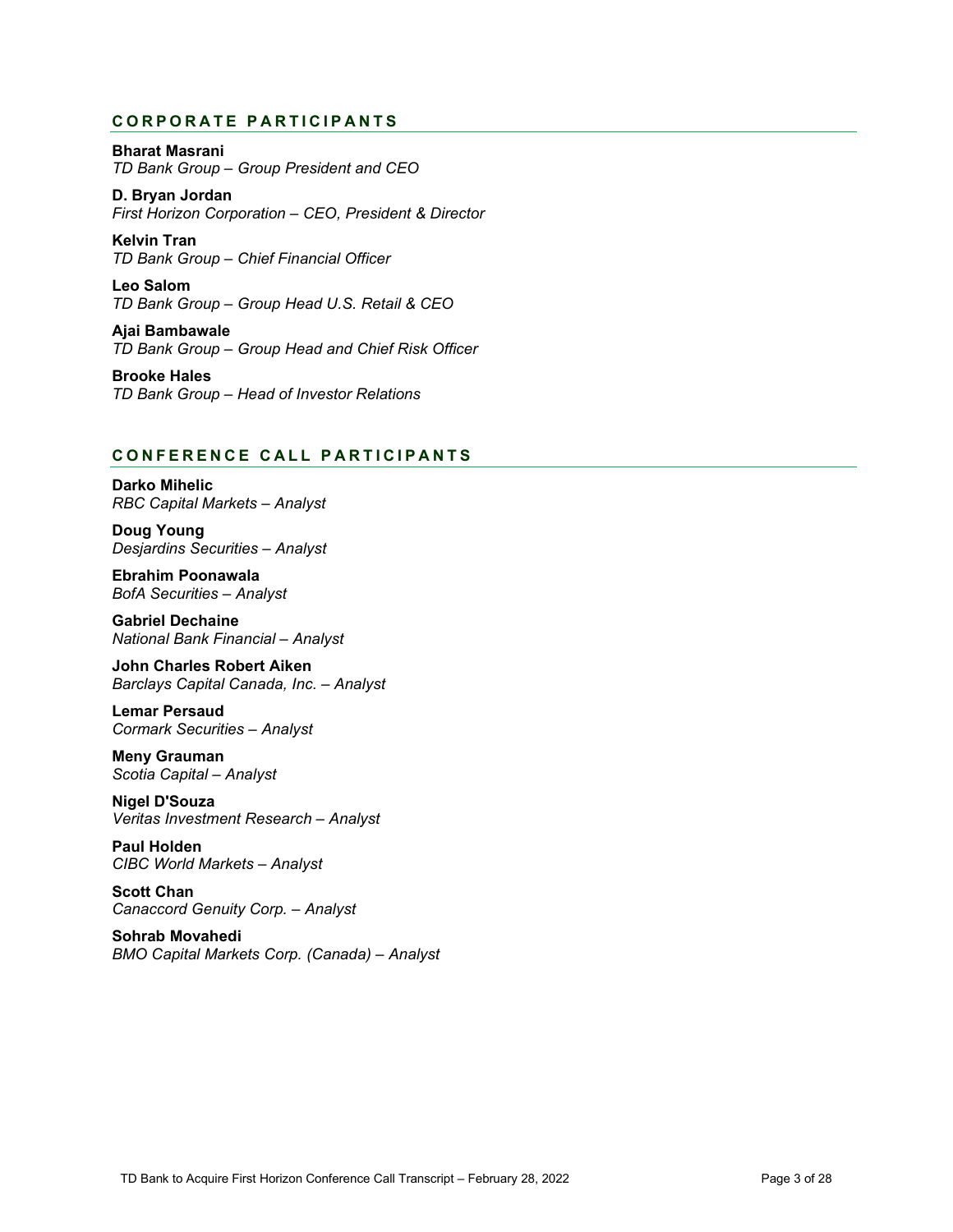# **PRESENTATION**

### **Operator**

Good morning, everyone. Welcome to the TD Bank Group's conference call. I would now like to turn the meeting over to Ms. Brooke Hales. Please go ahead, Ms. Hales.

### **Brooke Hales – TD – Head of Investor Relations**

Good morning, and welcome to TD Bank Group's conference call concerning TD's acquisition of First Horizon. My name is Brooke Hales, and I am the Head of Investor Relations at the bank. We will begin today's presentation with strategic remarks from Bharat Masrani, the bank's CEO; and Bryan Jordan, President and CEO of First Horizon. Next, Leo Salom, President and CEO, TD Bank, America's Most Convenient Bank, will provide more detailed commentary on the transaction.

After which, Kelvin Tran, the bank's CFO, will present the key financial details. Bharat will then offer concluding remarks. We will then open the call for questions from prequalified analysts and investors. Also present on the call to take questions today is Ajai Bambawale, the bank's Chief Risk Officer.

Please turn to Slide 2. At this time, I would like to caution our listeners that this presentation contains forward-looking statements, that there are risks that actual results could differ materially from what is discussed and that certain material factors or assumptions were applied in making these forward-looking statements.

Any forward-looking statements contained in this presentation represent the views of management and are presented for the purpose of assisting the bank's shareholders and analysts in understanding the bank's financial position, objectives and priorities and anticipated financial performance. Forward-looking statements may not be appropriate for other purposes. Please consult our news release and IR deck for additional information regarding material factors and assumptions that may impact our forward-looking statements. I would also like to remind listeners that the bank uses non-GAAP financial measures such as adjusted results to assess each of its businesses and to measure overall bank performance.

The bank believes that adjusted results provide a better understanding of how management views the bank's performance, but we caution that non-GAAP measures and ratios are not defined terms under IFRS and therefore, may not be comparable to similar terms used by other issuers. Additional information about our use of non-GAAP measures is on Slide 2 of the deck.

Finally, I will note that we are currently in a quiet period and will not be offering comments on our Q1 results on this call, nor will we take questions on those results. We will also provide ample time for Q&A on this call given that we won't be able to speak with you again until after Thursday's release.

With that, I will ask you to turn to Slide 3, and I will turn the presentation over to Bharat.

### **Bharat B. Masrani**

*Group President, CEO & Director*

Thank you, Brooke. Good morning, everyone, and thank you for joining us on short notice and during a busy earnings week. Before I begin, I want to say something about what's happening in Ukraine. There is a very large Ukrainian population in North America, a community to which many of our customers and colleagues belong.

Right now, they're very worried about the situation in Ukraine, and we share their concern. Later today, we're going to announce a donation of \$200,000 in support of humanitarian relief, and we will be collecting donations across our branch network in Canada. War is always tragic and we all hope that it will end as soon as possible.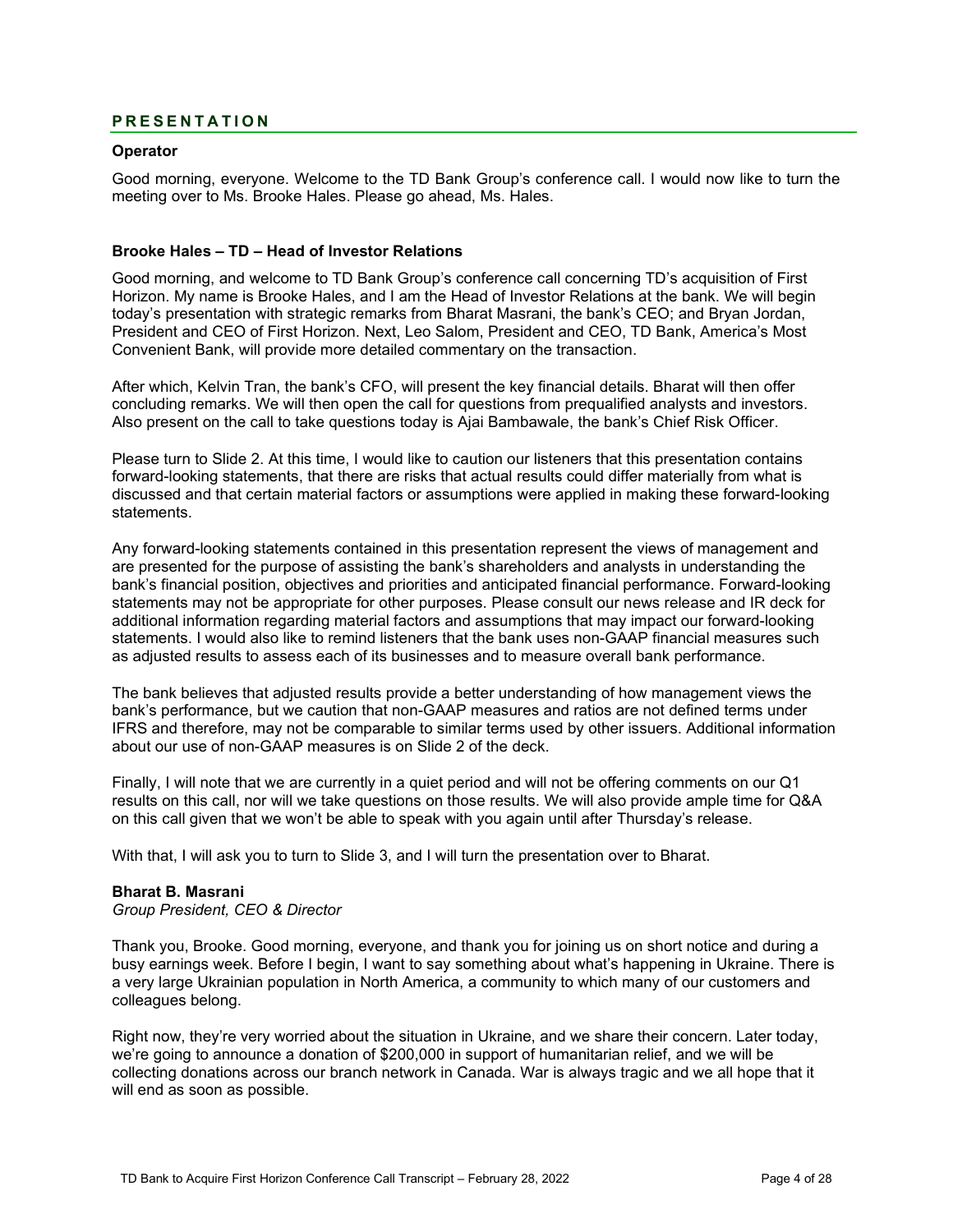This morning, we announced an agreement to acquire First Horizon in a \$13.4 billion USD deal, all cash transaction. This is an exciting day for TD. Less than 20 years ago, we launched our U.S. retail banking strategy with the acquisition of Bank North followed by Commerce Bank and the South Financial Group a few years later. Since then, through a combination of organic and inorganic growth, we've built TD into a top 10 bank in the U.S. with a powerful personal and commercial banking franchise along the U.S. Eastern Seaboard and the nationwide presence in our specialty commercial, auto finance and partnership credit card businesses.

- Today, we take another step forward in that growth journey, extending our banking platform into the fast growing U.S. Southeast with the acquisition of First Horizon, a premier regional banking franchise with an experienced leadership team, a complementary business model, risk management framework and strong cultural alignment with TD.

This transaction is clearly aligned with the priorities we have outlined to you so often. It is strategically compelling, with its presence in some of the fastest-growing markets across the U.S., First Horizon's footprint gives us a powerful base in new geographies like Tennessee and Louisiana as well as a foothold in Georgia and Texas, representing a natural expansion of our U.S. operations into adjacent markets in the Southeast, long an area of focus for us.

It increases our scale and density in core markets like Florida and North Carolina, and it adds over 1 million customers to our retail banking platform and 100,000 clients to our commercial book. Overall, it's precisely the kind of transaction that we've been looking for, and that we've executed so successfully in the past, broadening our platform and increasing the customer base across which we can deploy our model to drive stronger organic growth.

It is financially attractive and upon integration is expected to deliver 10% plus fully synergized adjusted EPS accretion and 10% fully synergized return on invested capital in fiscal 2023. It allows us to deploy our excess capital to accelerate long-term earnings growth in support of our stated strategic objectives, and we are confident it will provide us with an attractive return on our invested capital. We expect to be in a strong capital position at close with a CET1 ratio above 11%.

Above all, in First Horizon, we are acquiring an organization that is well aligned with TD's vision, purpose and strategy, a locally rooted regional bank with a strong balance sheet and disciplined risk culture, an experienced leadership team with a growth mindset, and a values-based organization that shares TD's commitment to enriching the lives of our customers, colleagues and communities. Transactions that are strategically compelling, financially attractive, fit within our risk appetite and are culturally aligned are rare. We've been patient in waiting for the right opportunity. And in First Horizon, we have found it. This is a powerful combination that will deliver great results for TD, First Horizon and our stakeholders.

Please turn to Slide 4. For those of you who are less familiar with First Horizon, let me take the opportunity to introduce you to the franchise. I've known Bryan Jordan, First Horizon's CEO for over 10 years and have been very impressed by the business that he and his team have built. From their home base in Memphis, Tennessee, First Horizon serves 1.1 million personal and commercial customers in 12 states. They have a well-diversified business and balance sheet, with \$75 billion in deposits and \$55 billion in loans, with particular strength in commercial and specialty banking, which provides an opportunity for us to jointly invest and scale these businesses across our markets.

As is true of TD, First Horizon's greatest asset is its people. It's bankers are experienced, in market relationship managers with extensive industry knowledge and deep product expertise to support a wide range of client needs. I'm confident that they will continue to make an impact when they've joined TD's own deep bench. And for that reason, we intend to retain all of First Horizon's client-facing bankers.

I'm also delighted to announce that following the closing of the transaction, Bryan will be joining TD as Vice Chair, TD Bank Group reporting to me and will join our senior executive team. He will also be named to the Boards of TD's U.S. banking entities as a Director and Chair. He will continue to be based in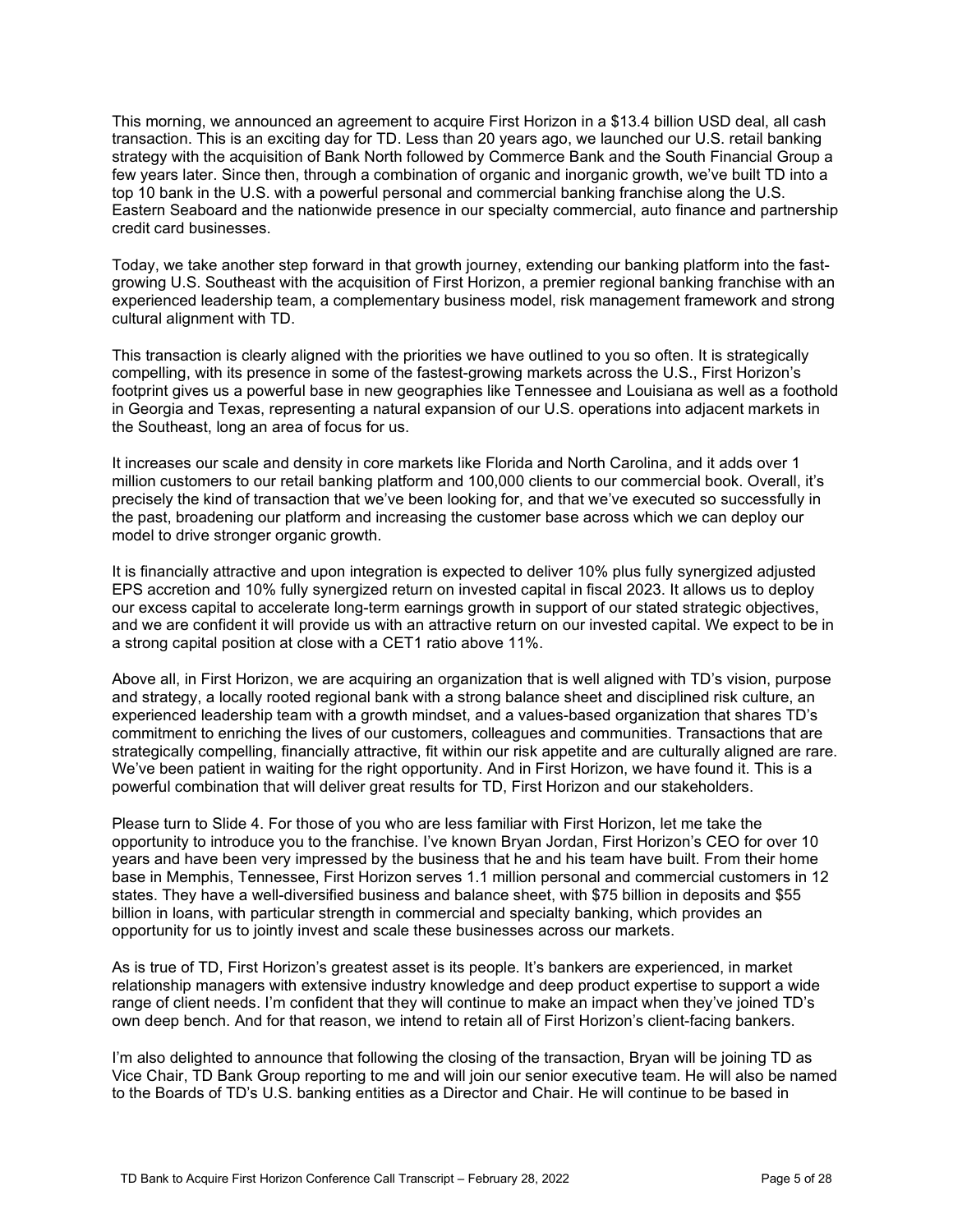Memphis. Bryan is on the line with us today and would like to share a few thoughts with you. Bryan, over to you.

### **D. Bryan Jordan**

*CEO, President & Director*

Thank you, Bharat. Good morning, everyone. I'm very proud of the franchise we've built here at First Horizon. We are committed to investing in our local markets and empowering our associates to deliver for our clients and our communities. We have long respected TD as a leader in U.S. banking and appreciate our complementary businesses and shared cultures of client service. We are thrilled to team up with TD and work together on an ambitious growth strategy.

Since many are listening, I extend my thanks to the First Horizon team. They've delivered in so many ways for our clients, our communities and for each other. As many of you know, we just completed a conversion related to our recent merger of equals. Our team delivered exceptionally well.

Before I pass it back to my friend, Bharat, I will emphasize a point that you made earlier. First Horizon has deep roots in communities in which we operate. We are a market-centric organization, and our personal connections are a real strength. I'm also pleased to have found a partner in TD that shares these values that believes that talent on the ground close to all that we serve is key to the future. I'm looking forward to seeing you later today here in Memphis with me, Bharat. With that, I'll pass it back to you.

### **Bharat B. Masrani**

*Group President, CEO & Director*

Thank you, Bryan. I, too, couldn't be more pleased to find a partner that shares our value of community engagement and client service. And yes, I will see you later on today, Bryan, in Memphis.

Let's turn to Slide 5. The success of our expansion strategy in the U.S. has been based on choosing our opportunities carefully, ensuring we have meaningful density in our markets and then leveraging our scale and legendary service and convenience model to outgrow the competition. The results are striking. Over the past 5 years, we have increased deposits 12% faster than the underlying market in our geographies, even as most of our peers have lost share. And today, nearly 80% of our deposits are in MSAs where we have a top 3 position compared with less than 50% for our peers.

Please turn to Slide 6. Because of this strong track record, I'm confident that we will have the same success in the new geographies that First Horizon will bring us. It's TD's secret sauce. This slide shows market share statistics for the 7 largest MSAs that TD entered between 2005 and 2010, including New York, Philadelphia, Boston and Miami. In every case, we meaningfully outgrew our peers as customers responded to our model by entrusting us with more of their business. That's the powerful logic at the heart of this transaction, a scaled entry into some of the fastest-growing cities and regions in the U.S., where we can apply our model to outcompete and take share by delivering a best-in-class customer experience.

I'll now turn it over to Leo to tell you more about how we are going to do that.

### **Leo Salom**

*Group Head U.S. Retail & CEO*

Thank you very much, Bharat. I'm very excited to welcome Bryan and the rest of the First Horizon team to TD -- we're really looking forward to working with you to drive accelerated growth across our combined U.S. businesses. I could ask everyone to please turn to Slide 7. As Bharat mentioned, First Horizon is a fantastic organization with strong positioning and attractive customer base and a high-performing team that shares a passion legendary customer service. It's geographic footprint and product and service offerings are complementary to TD and offer significant opportunities to scale our model across a larger platform and accelerate our organic growth. I'll start with First Horizon's geographic footprint.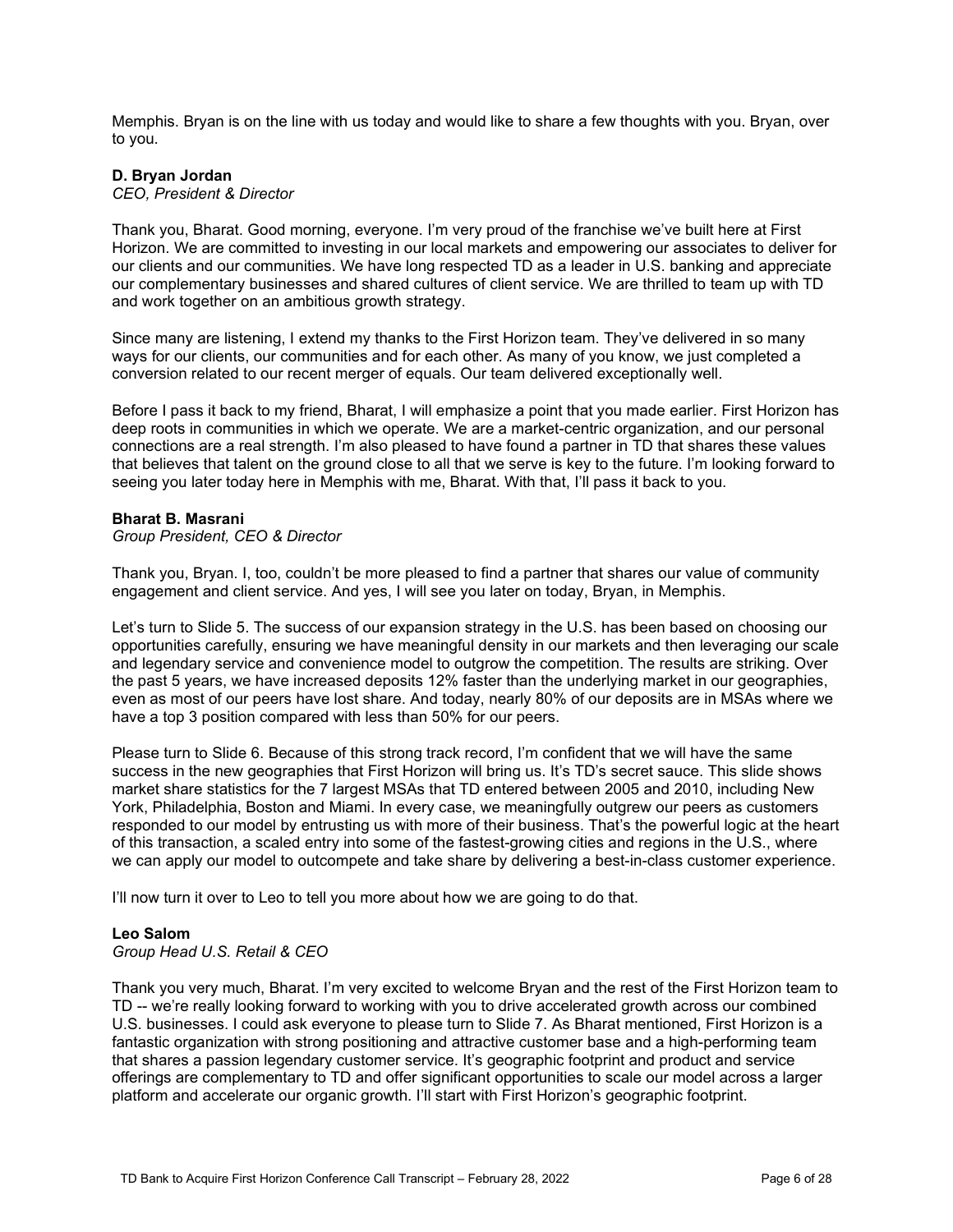First Horizon has a network of 412 banking centers across 12 states. The overlap with TD's store network is minimal. Only 8% of the stores overlap within 1 mile and just 15% within 3 miles. In addition, First Horizon's banking centers are located in markets whose populations are projected to grow 50% faster than the U.S. national average with some far exceeding that rate. Our track record of taking share, combined with the rapid growth expected in these markets represents a compelling opportunity to expand our business in the years ahead.

If I could ask everyone to turn to Slide 8. First Horizon's platform provides us with 3 distinct opportunities to drive organic growth. First, we acquire a leadership position in Tennessee and Louisiana, new ground for TD. Nearly half of First Horizon's banking centers are concentrated in these 2 states, where we will have a top 5 position in Memphis, Nashville, New Orleans and Lafayette.

Second, we add scale and density in Florida and North Carolina. Another 37% of First Horizon's network is in these 2 states. The addition of First Horizon's banking centers supports our leadership position in these core markets and significantly increases our deposit share. And in Florida, in particular, we will have a top 10 position in the 10 largest markets and top 5 in 5 of them, including Miami and Orlando.

Third, we gained a presence in Atlanta, Georgia, completing our East Coast footprint as well as a foothold in the rapidly growing Texas markets of Dallas and Houston, extending our commercial banking reach to 3 of the top MSAs in the country.

Please turn to Slide 9. Scale has never been more important in driving organic growth. Pro forma for this transaction, TD will become the 6th largest bank in the U.S. with \$614 billion in assets, \$469 billion in deposits, 10.7 million customers and 1,560 stores in a footprint spanning 22 states that is home to 123 million people and \$4 trillion in capped deposits.

As you know, stores are a core part of TD's omnichannel distribution strategy and one of the critical ways that we deliver our legendary service, convenience and advice. That's why we plan to retain the First Horizon banking centers and all of their customer-facing retail employees post-closing. TD's success is also rooted in providing legendary unexpectedly human customer experiences across our omnichannel distribution platform, including stores, smart ATMs, our phone channel and our online mobile capabilities.

Those retail capabilities and expertise represent a significant opportunity for us to deepen the relationship with First Horizon's 1 million strong retail customer base, extending our cards, mortgage, wealth and digital offerings to them and delivering on our one TD promise, from products like Double Up, our industry-leading cash back credit card to our digital banking and wealth solutions, to our open banking capabilities, we look forward to serving First Horizon's existing customers with a broad array of products and capabilities and winning new ones as we accelerate our network expansion in higher growth geographies.

Please turn to Slide 10. First Horizon also provides us with meaningful opportunities to scale our commercial business. Our community banking model is built around bankers, who are based in their communities with deep local knowledge and specialized industry expertise. That is also First Horizon's model. Their high-quality loan book and experienced bankers will add immediate scale to our commercial portfolio and expand our capabilities in industry verticals we're keen to grow like asset-based lending and mortgage warehousing.

And with the addition of 7 new MSAs to our current 12 markets, we are laying the foundation for a fully national commercial banking franchise. In turn, we believe that our complementary capabilities will deliver more for customers across the business banking spectrum. TD is a leader in small business banking, ranked #1 for SBA loans in our main to Florida footprint for 6 years running, and we're excited to leverage our small business expertise in First Horizon's fast-growing markets.

And we're excited to add scale and distribution to TD Securities fixed income sales and trading business through the addition of First Horizon Financial, while extending TD Security's specialized capital markets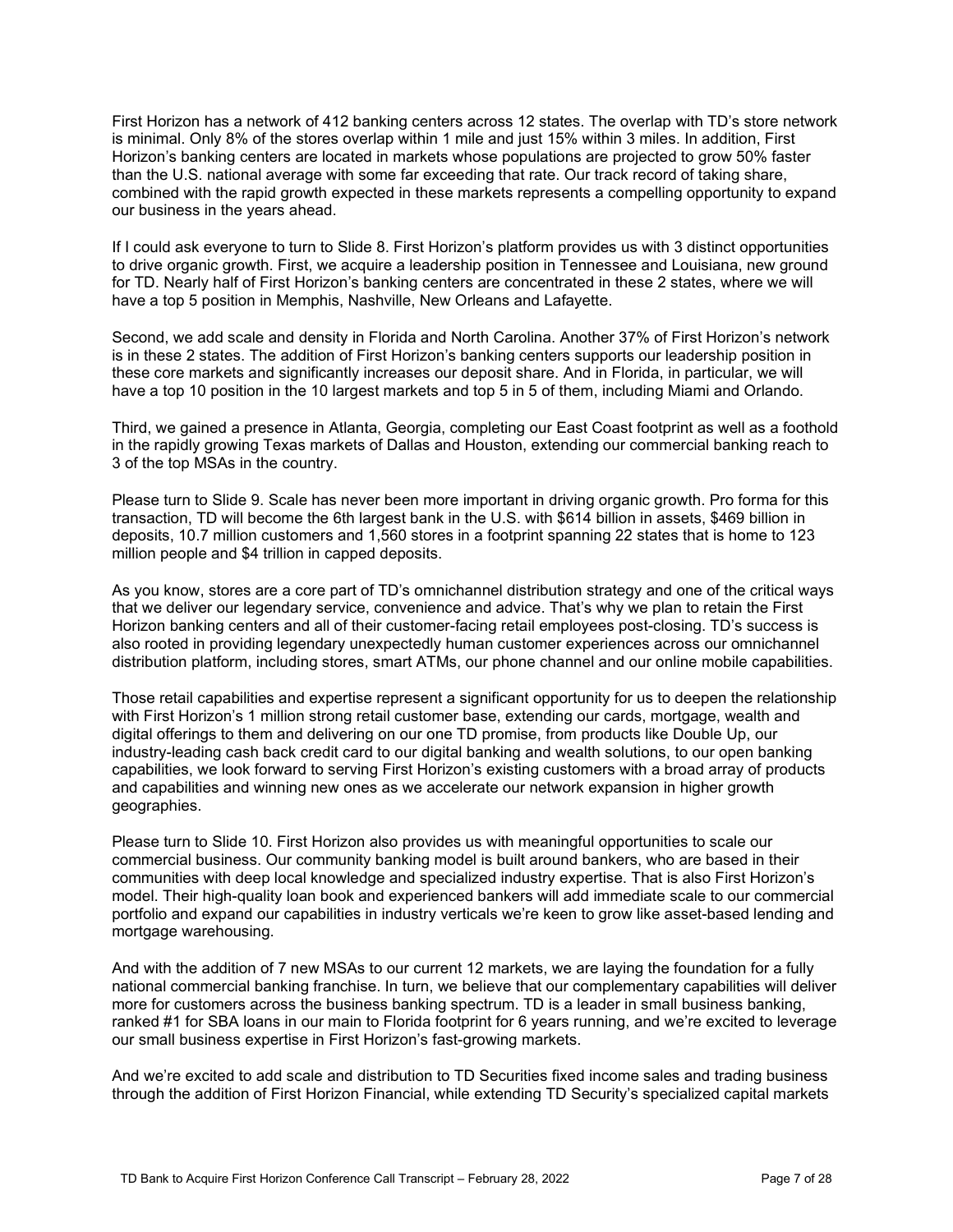services to large corporate and specialty banking customers backed by the power of TD's strong balance sheet and credit rating.

Overall, this is an exciting opportunity to generate growth across our combined footprint. We are confident that together with the First Horizon team, we will deliver highly competitive products and services to our customers and clients and accelerate our growth strategies.

Now let me turn it over to Kelvin to walk you through the financial aspects of the transaction.

# **Kelvin Tran**

*Senior EVP & CFO*

Thank you, Leo. I'll begin my comments on Slide 11, which summarizes the key financial highlights. The \$13.4 billion USD, all-cash purchase price equates to 9.8x our estimate of fully synergized fiscal 2023 earnings and 2.1x estimated tangible book value at close. You are very familiar with our priorities for capital deployment, funding organic growth, taking advantage of inorganic opportunities to build our franchise by strengthening our footprint, growing the asset side of our balance sheet and filling in capability gaps.

And then if we still have excess capital, returning it to shareholders. We believe this deal is attractive financially and strategically compelling use of our excess capital. We evaluated the return profile of the transaction in several ways. First and foremost, we are expecting to realize a 10% return on invested capital on a fully synergized basis in fiscal 2023, well in excess of our cost of capital. Additionally, we expect adjusted earnings per share accretion of over 10% on a fully synergized basis in fiscal 2023, relative to consensus estimates, the support for which you can find in the appendix. This transaction accelerates our growth, improves our strategic and competitive position and bolsters our ability to create long term value for shareholders.

Finally, and importantly, we expect to remain well capitalized pro forma for this transaction with over 11% common equity Tier 1 capital at its close.

Turning to Slide 12. I'll provide a summary of the key details of the transaction. As stated previously, the purchase price is \$25 USD per share. Beginning 9 months from today, if the transaction hasn't yet closed, the purchase price will increase by \$0.65 USD per share on an annualized basis through to the date of closing. TD is deeply committed to First Horizon's associates, customers and communities. To enhance First Horizon's franchise and retain a strong team, concurrent with the announcement, TD has agreed to invest \$494 million USD in First Horizon in the form of nonvoting convertible preferred stock, a portion of which will be used to fund retention incentives for its associates. Bharat will elaborate on this more in a minute.

As I mentioned on the prior slide, the transaction is fully funded with TD's excess capital and our CET1 ratio is expected to remain above 11% at closing. In connection with the announcement of the transaction, the automatic share purchase plan under the NCIB has automatically terminated. Cost synergies are estimated to be approximately \$610 million USD pretax, equal to 33% of First Horizon's stand-alone 2023 cash noninterest expenses. We expect to realize 45% in fiscal 2024 and 100% in fiscal 2025.

Merger and integration costs are estimated to be \$1.3 billion USD pretax. We estimate an \$880 million USD pretax -- sorry, \$880 million USD gross credit mark or 1.6% of First Horizon's gross loan. We expect \$792 million USD or 90% of the gross credit mark will be allocated to performing loans.

Finally, the transaction has been approved by the TD and First Horizon Board of Directors, which is subject to First Horizon shareholder approval. We anticipate closing the transaction in the first quarter of fiscal 2023, subject to customary regulatory approvals.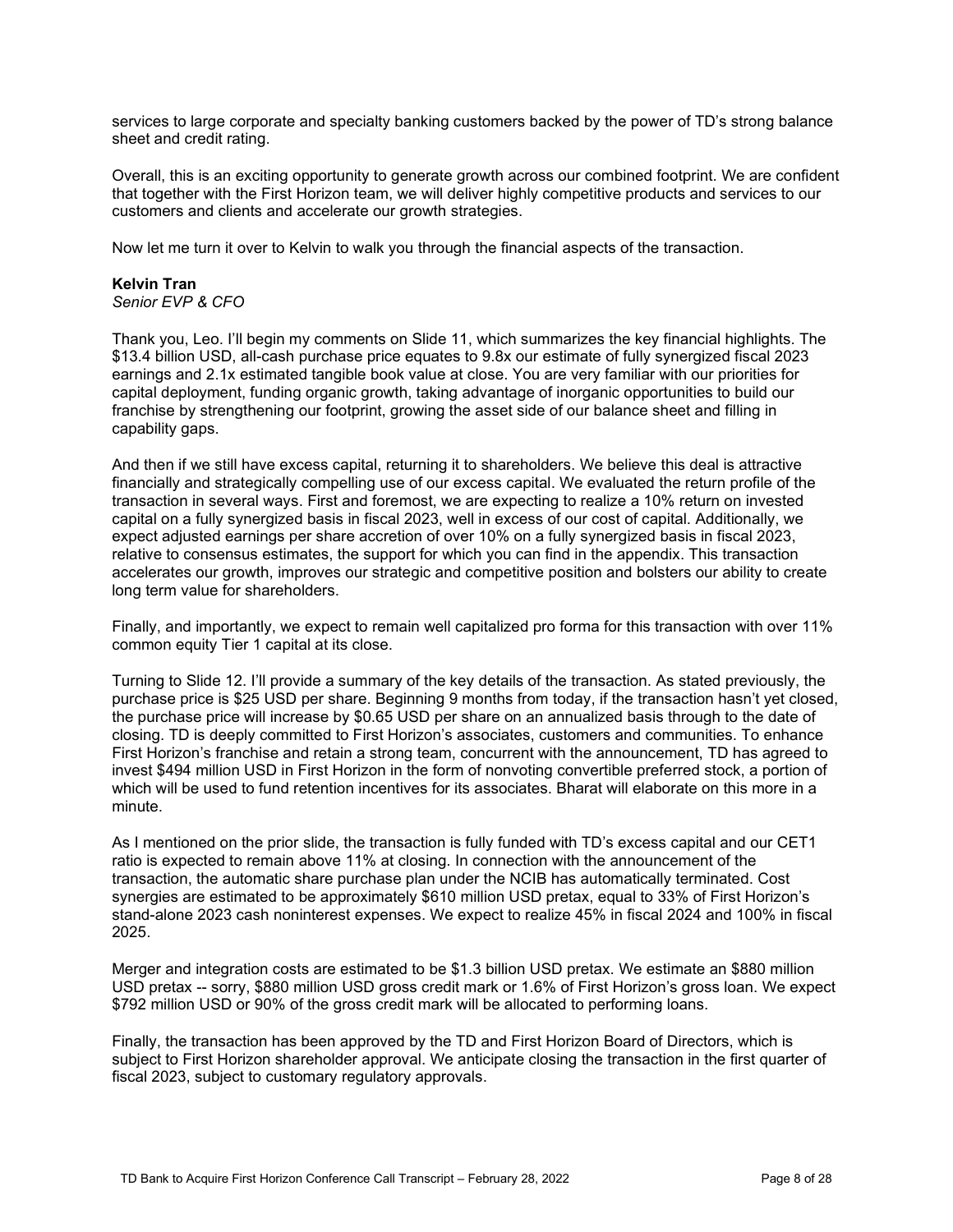And with that, I will turn the call back over to Bharat.

### **Bharat B. Masrani**

*Group President, CEO & Director*

Thank you, Kelvin. Please turn to Slide 13. As Kelvin said, our investment in First Horizon's franchise begins today. The engine driving its success is its employees and its culture, and we are committed to investing in both. Today, we agreed to invest \$494 million USD to enhance First Horizon's franchise, including \$150 million USD to support the retention of First Horizon's associates.

This investment was made through newly issued First Horizon convertible preferred stock, which upon closing at \$25 USD per share represents 3.6% ownership of First Horizon. At closing, the convertible stock will be retired while the new grants of First Horizon restricted stock will roll into TD restricted stock. This investment reflects our commitment to grow the First Horizon franchise and retain its talented people whom we believe will be significant contributors to our future combined success. That partnership begins today, and we look forward to welcoming First Horizon's employees to the TD team.

Please turn to Slide 14. At TD, we always believe that we've been able to win more customers because we have the best people. We also know we are only as strong as the communities in which we operate. That philosophy is embedded in our strategy and expressed in our purpose, which is to enrich the lives of our customers, colleagues and communities. First Horizon shares a similar philosophy and has been recognized for its strong commitment to diversity and inclusion and its support of its local communities. Today, we are proud to announce that USD 40 million will be contributed to a First Horizon Foundation upon closing. We look forward to carrying on First Horizon's legacy of community support as a reflection of TD's own deep commitment to the communities we serve.

Please turn to Slide 15. Before I turn the call over to take your questions, I want to reiterate a few points I made at the beginning of today's presentation. This acquisition accelerates our growth strategy by extending our retail and commercial banking footprint into some of the fastest-growing markets in the U.S. Southeast. The deal is financially attractive, and we are excited about being able to use our excess capital to invest in a business so well aligned with our strategic priorities.

And finally, we're looking forward to working with the First Horizon team whose culture, risk appetite and passion for customer service match TD's vision and purpose-driven strategy.

I will now open the call up to take your questions. Operator, if we can start the Q&A session.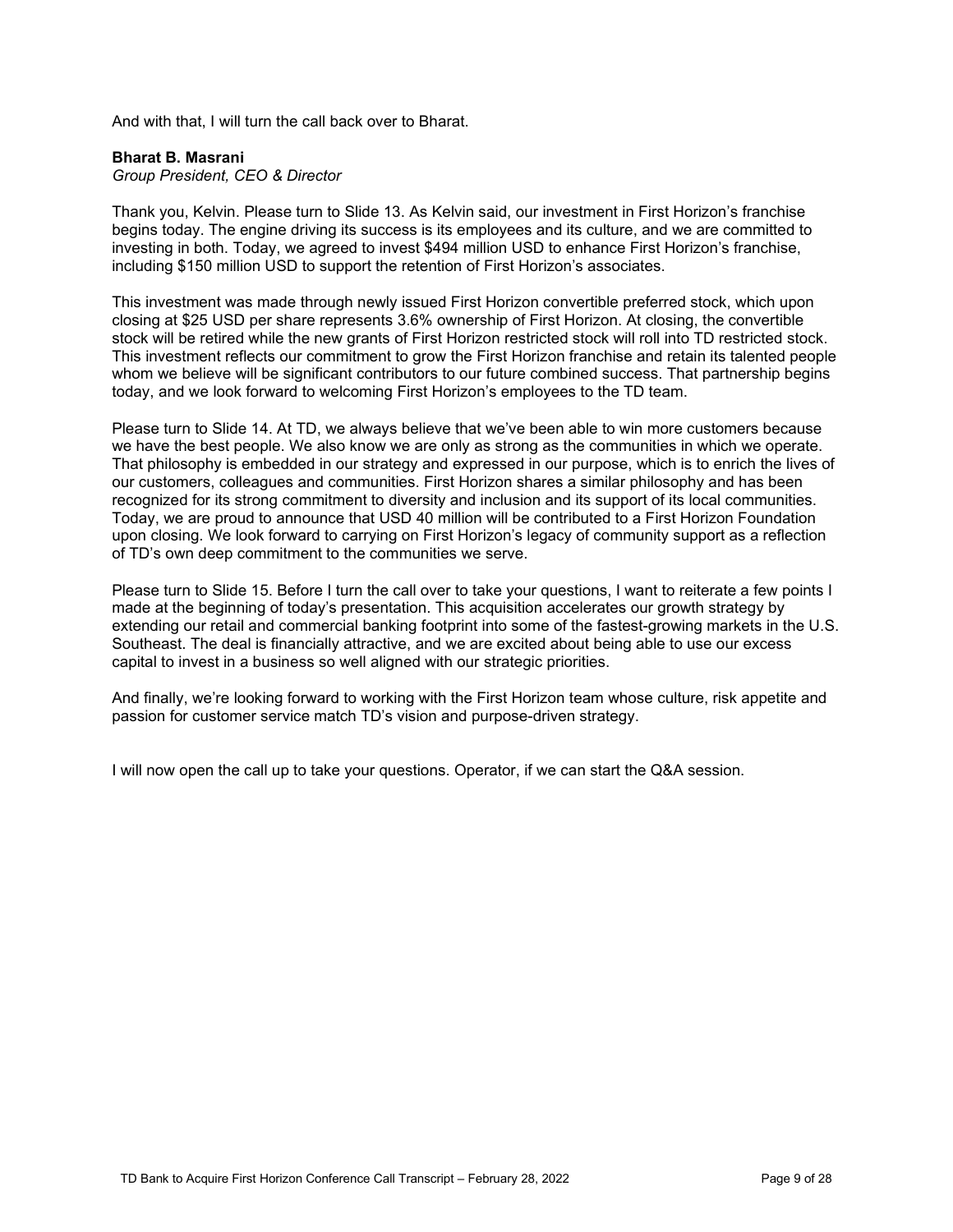# **QUESTION AND ANSWER**

# **Operator**

[Operator Instructions]

And the first question is from Doug Young from Desjardins Capital Markets.

### **Doug Young**

*Desjardins Securities Inc., Research Division*

Hi, good morning. I guess, acceleration of the organic growth was mentioned numerous times in the discussion. And so I just wanted to get a better sense of what are, let's say, the top 5 opportunities. And I don't know, Bryan, if you could talk a bit about just First Horizon's history of driving organic growth. Has there been a history there? And then maybe tying this back, is there any revenue synergies baked into the expectations?

### **Bharat B. Masrani**

*Group President, CEO & Director*

Doug, great question. Thank you, and nice to hear your voice. I'd say, of course, First Horizon has consistently shown organic growth as well. It has been very good at acquiring as well. As you've heard that they just completed a merger of equals with IBERIABANK, which has gone extremely well. So we're really looking forward to leveraging the scale that we will acquire with this transaction.

With respect to your question on revenue synergies, no, I don't -- we have not included any revenue synergies in our modeling. Of course, we expect to extract meaningful revenue synergies, but in a typical TD style, we thought it's okay to start our operations by being more conservative. But we're really looking forward to expanding in this footprint and really looking forward to completing this transaction.

### **Doug Young**

*Desjardins Securities Inc., Research Division*

And Bharat, can you talk a bit about what you think the biggest opportunities are? Like I get the points you made, but like is there a particular area that you think is really ripe here in terms of organic growth?

### **Bharat B. Masrani**

*Group President, CEO & Director*

So first, let's start with the footprint itself. And I think Leo mentioned the growth potential of the footprint and the population growth expected out of the First Horizon footprint is meaningfully higher than the U.S. national average.

Secondly, the markets we are entering, which are adjacent markets to us are very attractive. You heard Leo talk about entering Atlanta, entering Houston and Dallas as well as densifying our position in Florida and the Carolina's. And then, of course, the attractiveness of Tennessee. And of course, the bank, First Horizon is very large in Louisiana as well. So when I take just the population growth, the growth potential in this market is terrific. And then we've heard and you probably have already seen, the First Horizon team have built a fantastic business. The commercial banking platform is second to none. And then, of course, you have TD's retail -- the wow factor and all that.

So when you put this all together, we're very excited as to what it does for the combined organization. So there are lots of opportunities here, Doug, its population growth, just growth in our businesses. And then, of course, we can bring some of the other products and services that TD is famous for.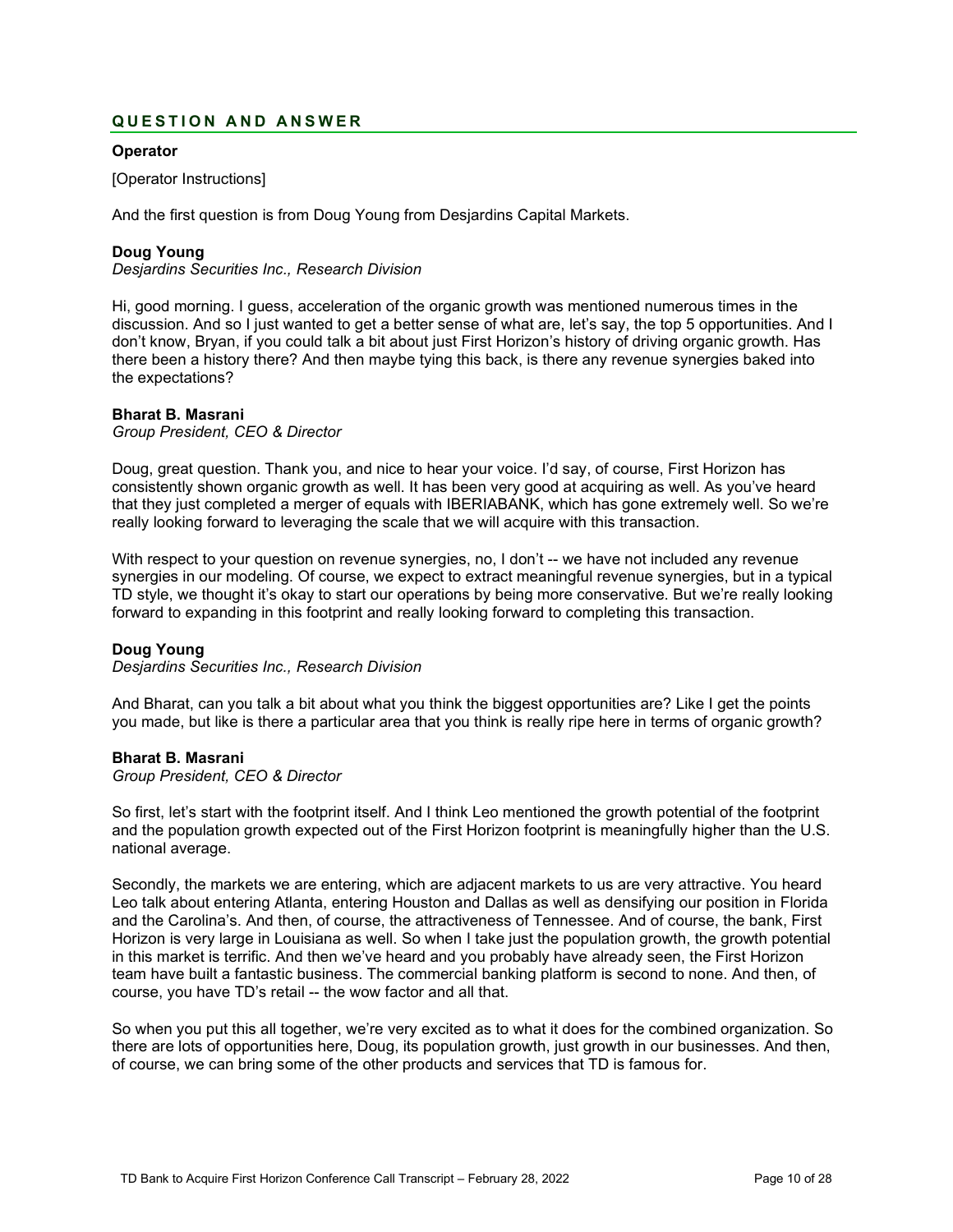# **Doug Young**

*Desjardins Securities Inc., Research Division*

Okay. And then just second, Kelvin, in terms of cost synergies, can you talk a bit about where you're going to extract those from? If you can provide some details, that would be helpful.

### **Bharat B. Masrani**

*Group President, CEO & Director*

Well, let me just do an overall comment on that. You heard -- I said it, Leo said it as well. This is an expansion for TD. We are planning to retain all our front-facing, front office banking associates. It's important to us as we expand. And of course, with the scale that we create here, there will be opportunities for synergies, the models have moved where there's a huge amount of expense at the center of all these organizations, including ourselves and of course, having the scale that now will encompass 10.7 million customers, 22 states. We see lots of opportunities on the normal areas you would see that are centrally run in the bank.

# **Kelvin Tran**

*Senior EVP & CFO*

Yes, sure...

**Bharat B. Masrani** *Group President, CEO & Director*

Yes, Add on to that, Kelvin.

# **Kelvin Tran**

*Senior EVP & CFO*

Yes. So as Bharat said, over the last five to seven years, you see a larger portion of the cost of the overall bank migrate to the center away from the branch network because of the significant investments that is required in technology. So we do expect large synergies coming from technology conversion, why have two platforms when you can have one. And so it's not just synergy in terms of expense savings, you could then take that savings and reinvest in the best-in-class platform. And so we look forward to converting their retail core platform, their commercial banking platform as well, such as nCino, we have the same vendor, we would bring in that to our cloud, instance. All operational efficiencies would be an example, also, corporate real estate work for it. We don't plan to close any branches or banking centers, but we could get synergies from corporate real estate.

And then there's also vendor savings as well. We can bring the entire purchasing power of TD on North American global basis that a lot of the vendors are similar to the ones that we use. And so we look forward to working with them closely on that one as well.

### **Doug Young**

*Desjardins Securities Inc., Research Division*

Just a clarity, can you give kind of a breakdown of what that, like, technology 50% or 80%, any way to give some context to that?

**Kelvin Tran** *Senior EVP & CFO*

I would say technology is a meaningful part and would be the biggest synergies that you would see.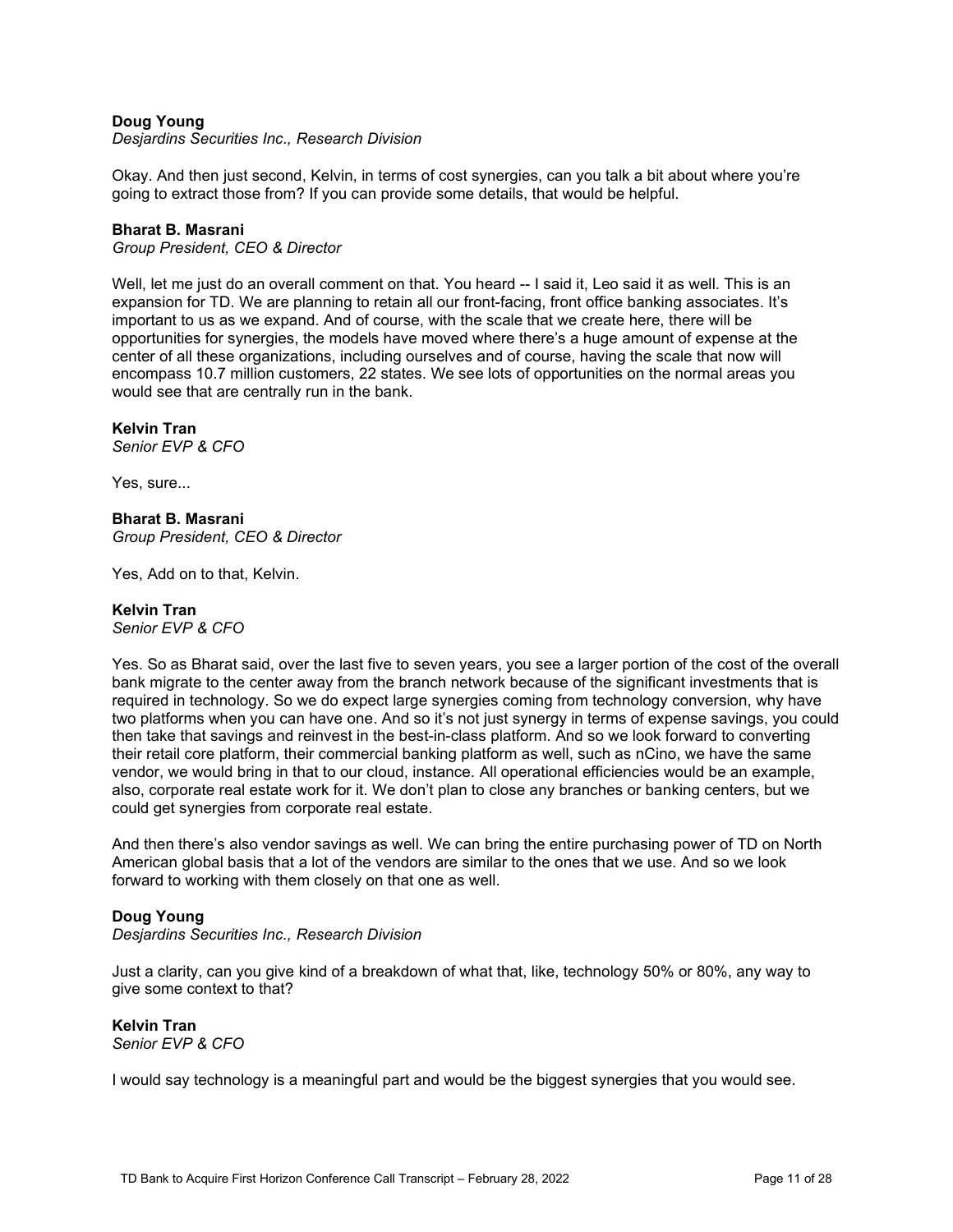# **Operator**

The next question is from Ebrahim Poonawala from Bank of America.

### **Ebrahim Huseini Poonawala**

*BofA Securities, Research Division*

Good morning. Congratulations, Bharat after all these years, you acquired something in the Southeast and congratulations, Bryan. I guess just going back to the talent retention, I mean this deal makes strategic financial sense, from a talent retention, it's interesting the \$449 million USD investment you're making, Bharat. If you can give us some more visibility around what's the -- how long are these contracts going to run? How long are you going to retain talent? Because coming into today's announcement, as you mentioned, First Horizon and IBERIA went to a MOE, the talent retention was already on mind of investors of First Horizon.

Would love a little bit more color around how you are thinking about retaining the talent that you're bringing on from First Horizon? And how long would these contracts run for as you think about closing the transaction?

### **Bharat B. Masrani**

*Group President, CEO & Director*

- above all, the talented team that will be joining TD upon closing of this transaction. We've structured this Good morning to you, Ebrahim, as well. Yes, it is -- we've been talking about expanding in the Southeast for a few years. And like I said, we are a patient bank and always looking for the right opportunity, and I feel this is the right opportunity for TD. The markets we are entering, the adjacency of these markets and - obviously, Bryan Jordan and his team have been very much part of our discussions here as to what makes sense. Suffice it to say that these programs put in place are long-ish in term, quite customary for transactions of this nature. They will go a few years after the closing date. So that's a good thing.

And so we feel very comfortable that the programs will retain the talent, which is absolutely key to making this successful going forward. And so I'd say this is the cultures are aligned, it's financially very attractive, and most importantly strategically aligned to TD's priorities. So that's what I would provide as my background as to how that works. And that's why I know it was important to make this investment upfront. As you know, in this space, we are a people business, particularly at TD and retaining the talent was a top priority, and this structure allows us to do that.

### **Ebrahim Huseini Poonawala**

*BofA Securities, Research Division*

That makes sense. And just one follow-up. I think clearly, there's a lot of sensitivity around regulatory approval process for M&A in the U.S. Just wanted some color around the part about the \$0.65 per share increase in the price after 9 months, do the 9 months begin today? And if you can provide any color just in terms of your comfort level on getting deal closing done within that time line?

### **Bharat B. Masrani**

*Group President, CEO & Director*

We at TD pride ourselves in having excellent regulatory relationships. We've done quite a few transactions, are familiar with what the regulatory requirements are, and this is consistent with our thinking. So we will follow the customary regulatory requirements that you would expect us to do. The structure here -- there have been instances where some deals have been slightly delayed. So this does compensate the First Horizon shareholders should there be a delay of that nature. But our expectation is that this will close in the first quarter of fiscal '23, TD's first quarter, which is by January 31 of 2023. So our expectation is that this will get approved and get closed around the 9-month mark.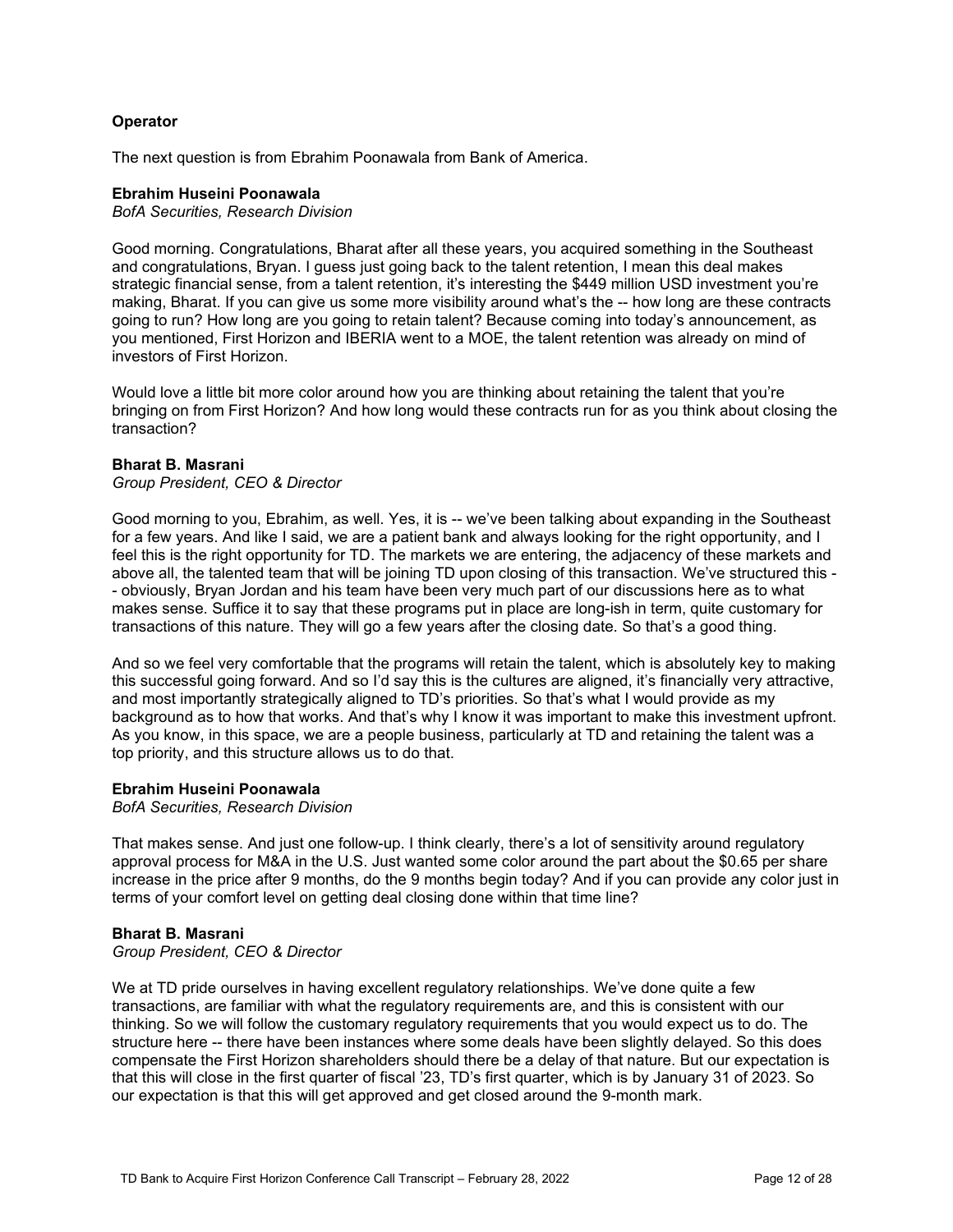#### **Kelvin Tran** *Senior EVP & CFO*

And maybe I can add just a little bit on the math. Ebrahim, it's Kelvin. And so yes, it starts today. The math would work like if we close it 12 months from now, that would be 3 months after 9 months. The \$0.65 per annum is about \$0.054 per month. So then you're adding \$0.162 per share to the price.

### **Ebrahim Huseini Poonawala**

*BofA Securities, Research Division*

Got it. And just one last, if I may, Bharat. I know you mentioned you've not accounted for revenue synergies, but First Horizon had a pretty seasoned capital markets business. Just any thoughts around how that business integrates with your capital markets business, which you've been growing in the U.S. dollar deposit business? Would love any perspective there?

### **Bharat B. Masrani**

*Group President, CEO & Director*

Very good question, Ebrahim. Yes, we are very excited about that. It extends what we do at TD securities. And we think we can -- between the two organizations find ways to grow that business even faster, with TD's credit rating and balance sheet strength, we should be able to do that. But I'm looking forward to our teams to deliver and ensure that, that part of our business that we will acquire continues to be a growth area for the bank.

### **Operator**

The next question is from Gabriel Dechaine from National Bank Financial. Please go ahead.

#### **Gabriel Dechaine**

*National Bank Financial, Inc., Research Division*

Good morning and congratulations on the deal. Can you give me time line for synergies firstly, like how much of those synergies do you expect in 2023? By say, the 2024 and 2025 completion date.

### **Kelvin Tran**

*Senior EVP & CFO*

Yes. It's Kelvin here. So we've had that in our Slide 12. The total synergies is \$610 million USD pretax, and we're projecting to have 45% of that realized in 2024 and then 100% realized by 2025.

#### **Gabriel Dechaine**

*National Bank Financial, Inc., Research Division*

Yes, the 2023 though, I'm just asking about that. Is there anything -- are there any synergies in 2023?

# **Kelvin Tran**

*Senior EVP & CFO*

It's not significant.

#### **Gabriel Dechaine**

*National Bank Financial, Inc., Research Division*

Okay. Now more broadly, and I actually want to talk about the historical acquisition there or a merger of equals between First Horizon and IBERIABANK. And from what little I know of that situation, it sounds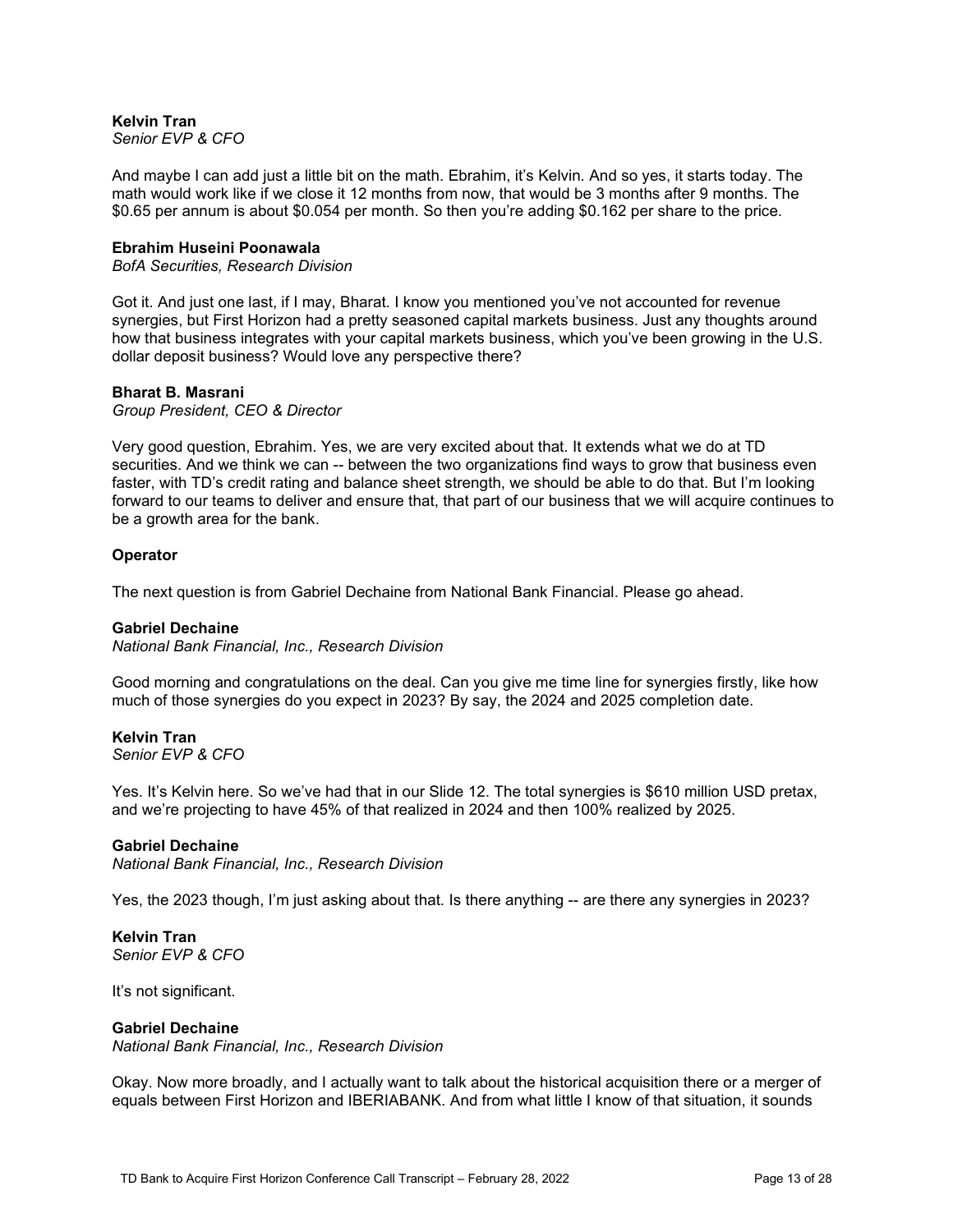like integration costs ramped up faster than expected. And I'm wondering maybe why that was the case. And then the bank also to offset that they tripled the amount of branches they had to close, to generate more cost savings, I guess, from 25 to 75, something like that. And I'm just trying to contrast that to a message we're getting today that you're not going to be closing any branches in this situation.

### **Bharat B. Masrani**

*Group President, CEO & Director*

Yes. So Gabe, this is Bharat. Any kind of integrations that there's some uncertainty related to it. And best way and I'd refer you to the statements made by First Horizon, where you would get an accurate assessment would exactly happen. But let's not underestimate the impact of COVID. The integration was delayed rightly so because of COVID. But overall, I've known Bryan for many years if -- his business model is very clear. When he does an acquisition, it is for growth purposes. And that's what this IBERIABANK is all about as well. So overall, very happy that, as you heard Bryan say in his comments that the integration has gone very well, and we are happy that it has. And the customers are now benefiting from the combined entities additional functionalities that are available to them. And we are looking forward to adding TD's functionalities to that customer base as well. So -- from our perspective, this makes a lot of sense and what First Horizon has done, makes a lot of sense as well.

### **Gabriel Dechaine**

*National Bank Financial, Inc., Research Division*

Okay. Did you take into consideration some of the additional costs, like given the experience they had, you kind of have to reflect some of that additional conservatism in your integration cost forecast?

### **Bharat B. Masrani**

*Group President, CEO & Director*

Gabe, you know how TD operates. We're very, very comfortable with the numbers we provided.

#### **Gabriel Dechaine**

*National Bank Financial, Inc., Research Division*

I know how you operate, and it's sometimes hard to get an answer, though. That's my own...

#### **Bharat B. Masrani**

*Group President, CEO & Director*

You want my answers in decimal points. I mean -- we've shared with you \$610 million in synergies to give you a time line, as to when we expect to deliver. And given how we do these integrations and all that, feel very comfortable with those numbers. And particularly, there is agencies, as you've heard on the commercial side, the platforms are similar between the two organizations. The retail side, of course, we'll be working with the respective teams to make sure we're doing the right thing.

So of course, there is there is some uncertainty here, but we feel very comfortable with the numbers we put forward.

#### **Gabriel Dechaine**

*National Bank Financial, Inc., Research Division*

Just last one.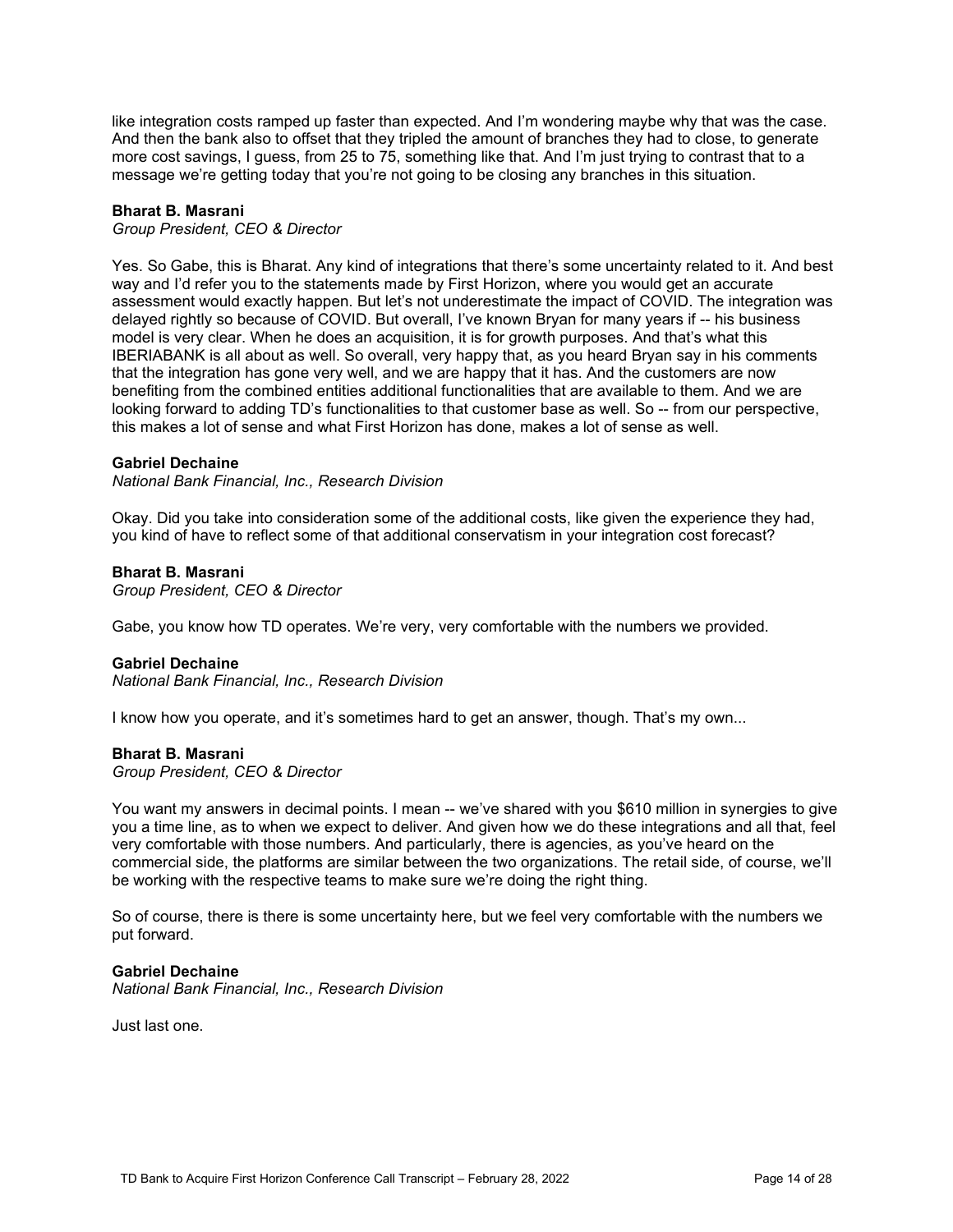# **D. Bryan Jordan**

### *CEO, President & Director*

I'm sorry, Gabriel, this is Bryan. I want to make sure that you understand the First Horizon IBERIABANK integration. The big driver in the increase in onetime costs was Hurricane Ida hit New Orleans immediately before our planned integration event in October. So we pushed that back to President's Day weekend. That integration went very, very well. We finished that up and feel very, very good about the integration process.

On the cost savings side, we initially announced \$170 million of cost savings. We increased that about at 6 to 8 months later to \$200 million of annualized cost savings, and that was really reflective of our view that we could further consolidate the branch network and achieve some additional savings. So the cost savings and the onetime costs, I think were separate and distinct. The hurricane drove significantly higher cost associated with the integration due to time. But we actually, through the branch consolidation delivered more or will deliver more cost savings than had originally been anticipated.

### **Operator**

The next question is from Meny Grauman from Scotiabank.

### **Meny Grauman**

*Scotiabank Global Banking and Markets, Research Division*

Hi, good morning. Bharat, are there any products or loan books picturizing that TD is less comfortable with that you would think that you would scale down post acquisition?

### **Bharat B. Masrani**

*Group President, CEO & Director*

No. We are quite comfortable with the types of businesses that First Horizon is in. These are very good businesses. They've been proven over a long period of time. And some businesses are similar to what TD is in as well. So we'll be looking to take advantage of the opportunities a bigger base and a more scale operation would provide. But generally speaking, I can't think of any specific areas that we'll be actively looking to scale down.

#### **Meny Grauman**

*Scotiabank Global Banking and Markets, Research Division*

And in terms of -- you highlighted the mortgage warehousing business, what's the attraction there? What's interesting there? And it seems like that's not a business that TD has been in. So -- why haven't you been in it before? And so what capabilities does this transaction provide in that specific vertical?

### **Bharat B. Masrani**

*Group President, CEO & Director*

To some extent, TD has been in it. We haven't been talking a lot about it. We've had some very good clients in that business. We feel very comfortable with it. But First Horizon, it is one of their larger businesses, and therefore, there is more commentary on that. But we feel very comfortable as to how the combined businesses would operate going forward, Meny.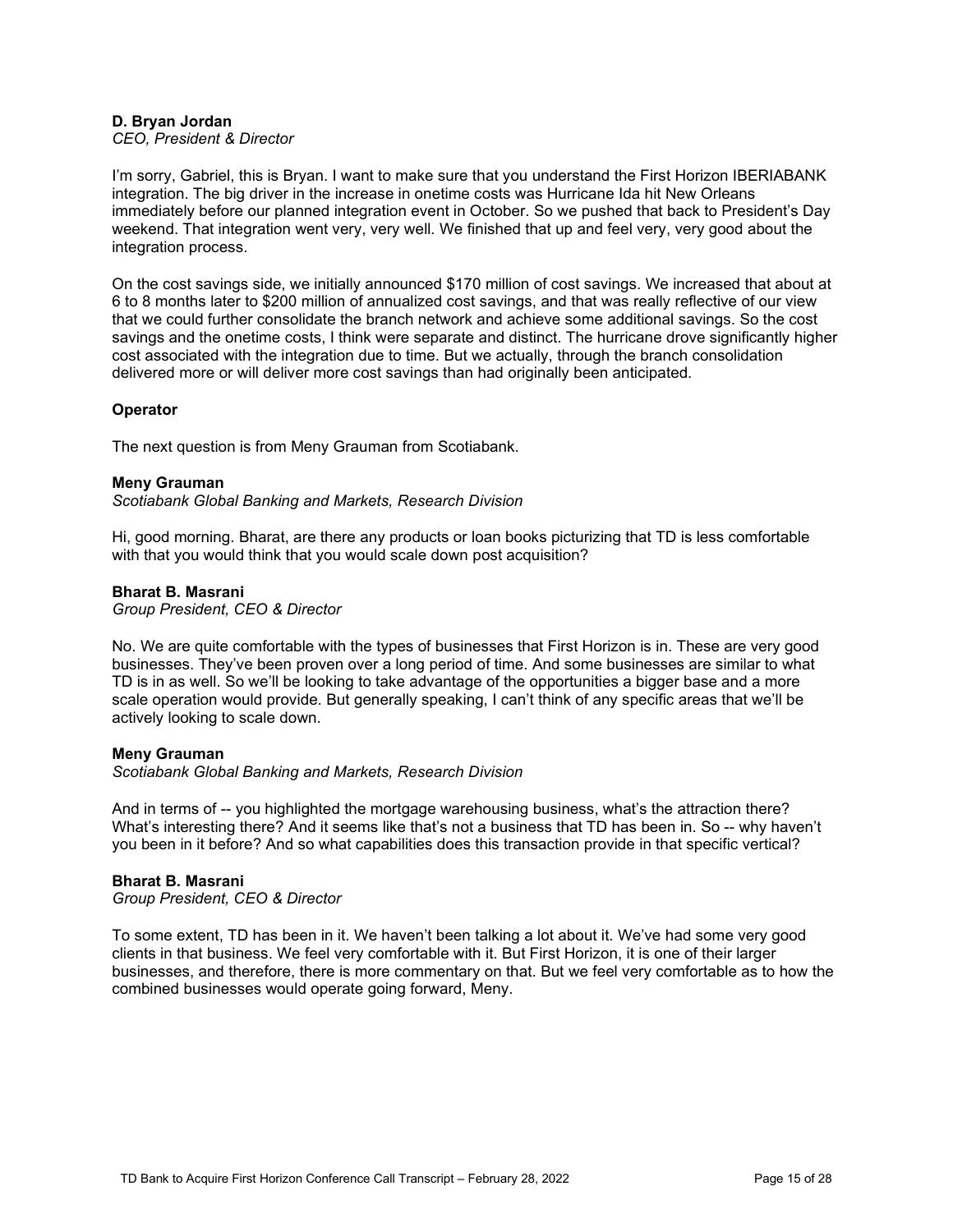### **Meny Grauman**

*Scotiabank Global Banking and Markets, Research Division*

And then just finally, a little bit of a bigger picture question just in terms of you've had big management changes at the senior ranks, including the head of the U.S. What gives you confidence that the team is ready now for a deal of this size?

### **Bharat B. Masrani**

*Group President, CEO & Director*

We've got a great team, a deep bench, Happy to have Leo down there and the rest of the team, this is a proven team that continues to deliver for all of our stakeholders, including our shareholders. So I feel very, very comfortable and very confident that going forward that the team will continue to deliver as we have previously.

### **Operator**

The next question is from Paul Holden from CIBC.

#### **Paul David Holden**

*CIBC Capital Markets, Research Division*

A couple of smaller questions for you and then a big picture one, too -- at the end. So just in terms of the smaller ones, does your EPS accretion include the amortization of the credit mark on transaction close?

**Kelvin Tran** *Senior EVP & CFO*

And the answer is yes, it's Kelvin.

#### **Paul David Holden**

*CIBC Capital Markets, Research Division*

Okay. And then the second one, in terms of the cost synergies, you say they are equal to 33% of First Horizon's noninterest expenses. Do you have comparable figures from past TD acquisitions that we can compare that to?

### **Kelvin Tran**

*Senior EVP & CFO*

Not here, they are different businesses, and we're quite comfortable with the plan that we have.

#### **Paul David Holden**

*CIBC Capital Markets, Research Division*

Okay. Okay. And then in terms of my bigger picture question, I mean you've been emphasizing the commercial loan capabilities of First Horizon. I think there was a comment in the prepared remarks around this transaction moving you towards a national commercial offering. So interested to hear more about that opportunity long term and how long it might take to be able to get to more of a national footprint and what would be required to get there on the commercial side?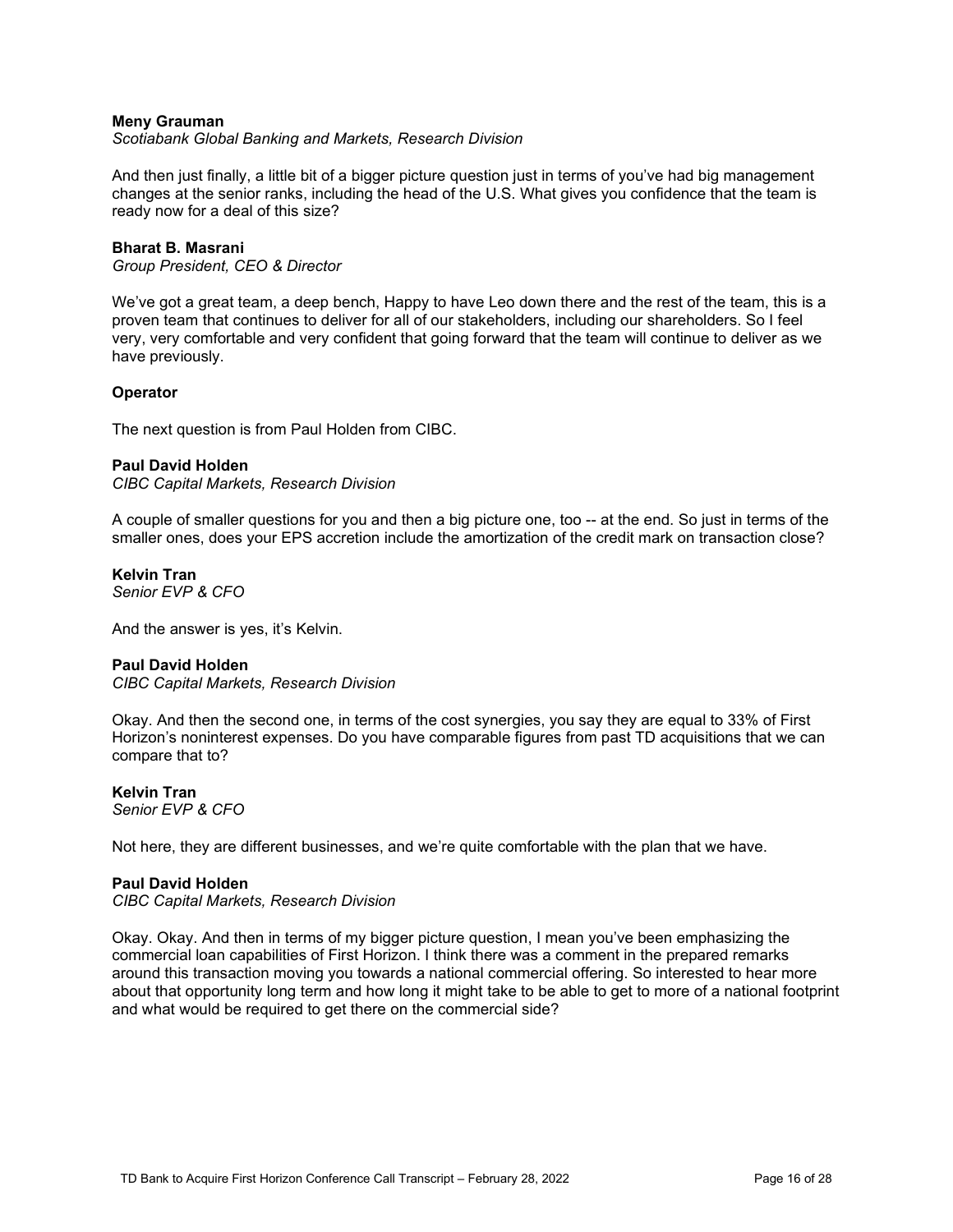# **Leo Salom**

*Group Head U.S. Retail & CEO*

Paul, this is Leo. We're probably one of the most exciting things about the transaction is that this brings together two very strong commercial banks. And in many ways, with complementary capabilities in some of the specialty verticals, we talked about mortgage warehousing certainly, we talked about other product lines where First Horizon has got real capabilities. We've got others, you bring those together. And obviously, I think we've got a very complementary base. The First Horizon footprint would add an additional seven major commercial banking centers to our existing twelve, which starts laying the foundation for a much broader coverage model going forward. If you then combine the fact that we already operate nationally in a number of our business lines like health care, like some of our government and muni business. In many ways, we've been on a journey to build more national commercial banking capabilities.

And I think this is an accelerant to be able to do that. And we'll certainly lean into this. I think the one thing that I would emphasize is together these two businesses will form a very significant commercial banking competitor – we'll represent a very significant commercial banking commenter not only in our existing footprints, but increasingly across the country.

### **Bharat B. Masrani**

*Group President, CEO & Director*

And Paul, just to add, yes, we talk about First Horizon being a terrific commercial bank, but they are a terrific retail bank as well and very excited about that. And I was just distracted somebody who took me on the side a bit, but in case if Leo didn't mention it, we already have some national businesses, and this allows us to increase those verticals even more. So this is in keeping with what TD has been doing for the last few years.

### **Leo Salom**

*Group Head U.S. Retail & CEO*

And Paul, maybe just one last follow-up. I think the other two, when you think about Commercial Banking, the other two plays, I mentioned in my earlier comments, the small business extension play, we think that's another point of synergy that we could bring to bear as part of the transaction. And then obviously, leveraging TD Securities capital markets expertise and capabilities to serve mid-market clients at First Horizon, another point of synergy. So I think the commercial banking narrative is quite exciting.

### **Bharat B. Masrani**

*Group President, CEO & Director*

Yes, that's a great point, Leo, and Paul, this we keep on adding to the answer here. But this TD Securities capabilities, particularly as we've talked previously on the Maine to Florida footprint, we've said a lot of our clients have capital markets needs. And they used to go to other providers because we were building that capability and frankly, having the credibility built as well. And that is going quite well, and we think we can deploy that in the combined organization as well. So that is another growth opportunity. It's a great point, Leo you bringing forward.

### **Operator**

The next question is from Scott Chan from Canaccord Genuity.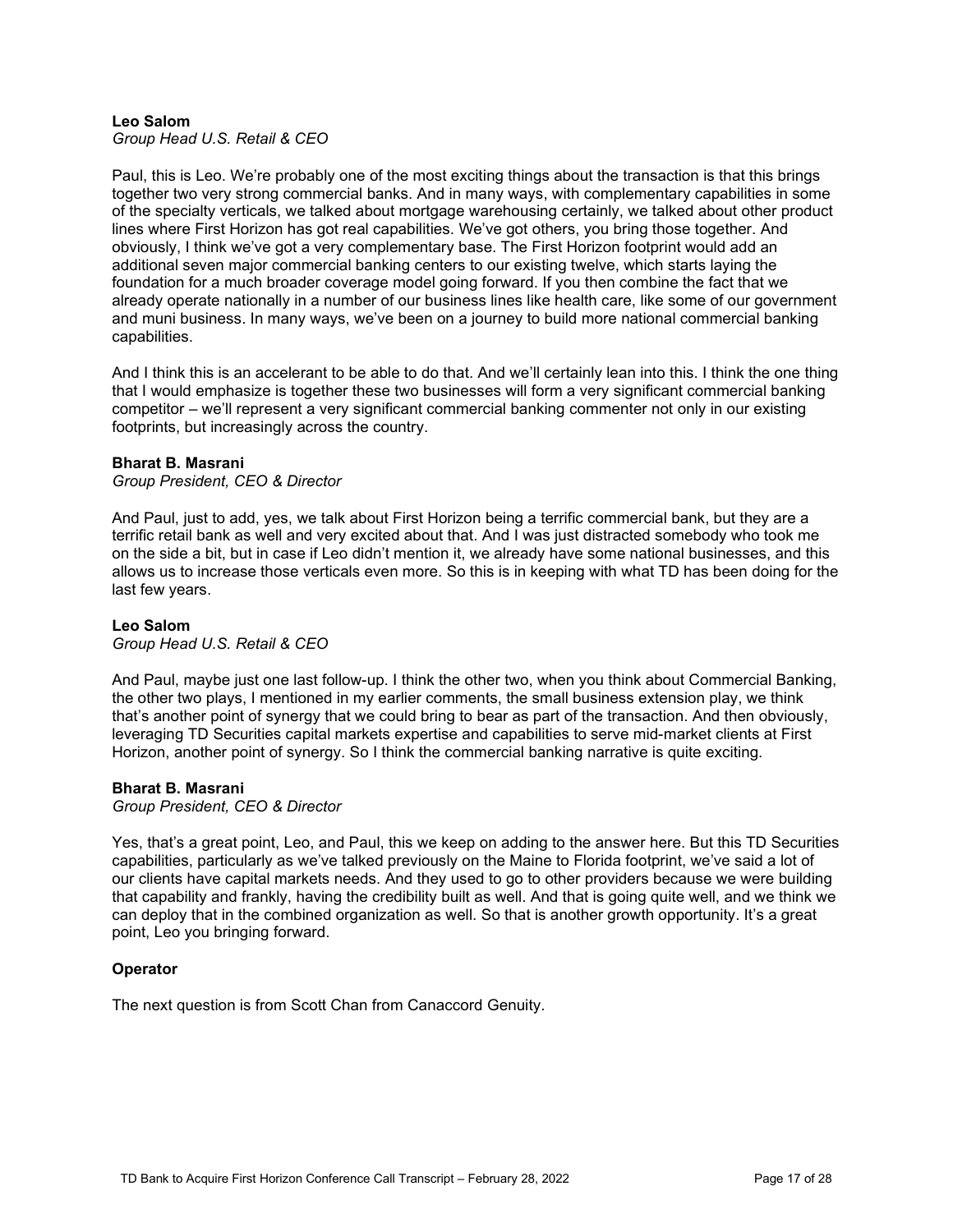# **Scott Chan**

*Canaccord Genuity Corp., Research Division*

Just maybe a clarification question to start. You talked about not closing any client-facing branches. And I think there was a commentary that you weren't going to close any First Horizon or TD branches at the start. And I just wanted to kind of confirm those statements.

### **Leo Salom**

*Group Head U.S. Retail & CEO*

Scott, this is Leo. That's right. When you look at their footprint, the overlap is minimal. In fact, the bulk of the overlap is in the state of Florida and the state of Florida is a priority market for us. With this transaction, we'd end up being we would have the top 5 position in both Miami and Orlando, and we'd like to continue to grow organically in that marketplace. So from a front-facing branch perspective, we will certainly retain the branch network. In terms of retaining both the retail and commercial bankers across the group, we think that's the heart and soul of the First Horizon franchise. And so we will continue, not only to retain the existing teams, but as part of our organic growth strategies, we would be looking to add selectively to some of those key high-growth footprints across the Southeast. So we have a strong commitment to both First Horizon's existing branch network as well as their other front-facing teams.

### **Scott Chan**

### *Canaccord Genuity Corp., Research Division*

Great. And then maybe if I go back to Bryan, just on the FHN, Iberian Bank merger of equals. Like at the time of the transaction, what did First Horizon do well or Iberian Bank specialize in? And what was the rationale? Was it more scale to the cost synergies? Like any just perspective or education on that transaction would be helpful.

### **D. Bryan Jordan**

### *CEO, President & Director*

Yes. Sure, Scott. Happy to. The IBERIABANK and First Horizon was a true merger of equals. It was an at-market transaction. We put the two organizations together, announced it in November of '19. And as Bharat mentioned earlier, we integrated the two companies during the COVID period. What do I think we have done very well are some of the things that Bharat and Leo have described this morning. We've got a strong community orientation. We have a strong commercial banking franchise. And we have decisionmaking process that allows us to be very close to our customers and communities and use a bigger balance sheet.

What we were able to achieve was efficiency through leveraging scale. You've heard some of those in Kelvin's comments and Bharat's comments this morning, we were able to leverage scale and technology, leverage scale in our purchasing, et cetera. What we think that we did in that merger is take a footprint and expanded across a 12 state franchise that has very great growth dynamics. We have the opportunity in that franchise. Now TD has the opportunity in that franchise to expand in some very nice growth markets, Houston, Dallas, Atlanta, Charlotte, Durham, Raleigh, Chapel Hill, Orlando, Miami. And so we created a footprint with high growth. And as I mentioned earlier, -- we just integrated the companies just recently and feel very well positioned to start to accelerate that growth even in this period where we work through the regulatory approval process.

### **Scott Chan**

*Canaccord Genuity Corp., Research Division*

Great. And lastly, Bryan, if I look at your leverage to rising interest rates toward NII, it seems very high, but below TD, but above U.S. peers. Is that a fair commentary?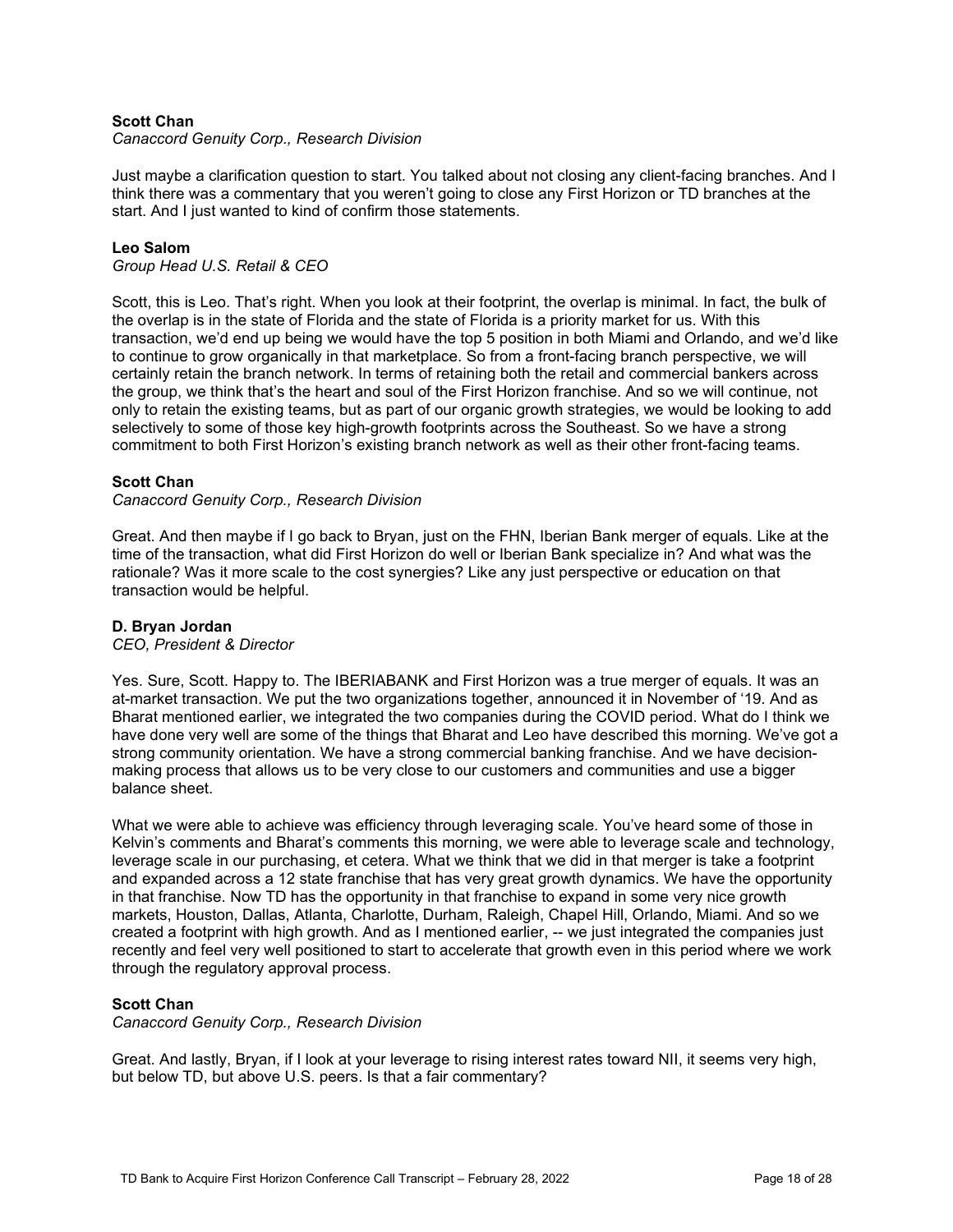# **D. Bryan Jordan**

### *CEO, President & Director*

Yes. I would -- yes, we are sensitive to rising rates. We have a fair amount of asset sensitivity tied to the short end of the yield curve. We have a very high proponent of or component of floating rate assets. So yes, we're positioned for rising rates, and that ought to be a tide that lifts our profitability throughout this year and into next.

### **Operator**

The next question is from John Aiken from Barclays.

### **John Aiken**

*Barclays Bank PLC, Research Division*

I don't know if Kelvin and Leo want to answer this, but I just wanted to clarify, you have the intention to bring First Horizon's systems onto TD's platforms? I mean, I know there's going to be some specific cases works here and there, but in general, is that what the plan is?

### **Bharat B. Masrani**

*Group President, CEO & Director*

Yes. I mean we -- through this integration, we said we want to make sure we do the best for the combined organizations. I mean, generally, on the commercial platforms, it's similar platforms. It is the same provider that both banks use. So that's an easy part. Retail, the teams will get together what components make sense to retain what components make sense to replace and what components make sense to integrate into one. So that work will start in earnest in the starting now. And so -- but overall, based on the due diligence done, feel very comfortable that the platform decisions would be optimal going forward.

#### **John Aiken**

*Barclays Bank PLC, Research Division*

And is there any sense of incremental integration risk given the fact that you're doing this rate when First Horizon is still proceeding through the merger of equals?

### **Bharat B. Masrani**

*Group President, CEO & Director*

Yes. Well, firstly, their integration has gone well. I think from a people perspective and all that, they started this earlier on. So we feel very comfortable based on -- I've known Bryan for more than 10 years. I know exactly how he operates, he is a pro at acquiring banks and putting them together, and this one is no different. So we feel very comfortable as to how this has worked out to date and feel that with the experience of the First Horizon team as well as the TD team that combined, we can build a great organization.

### **John Aiken**

*Barclays Bank PLC, Research Division*

And I apologize if I missed it, but the \$494 million preferred that are being issued. I know the \$150 million is being earmarked for the employee retention. Is an extra \$350 million earmarked for anything in particular? And if not, why was this necessary for the transaction or the injection of capital?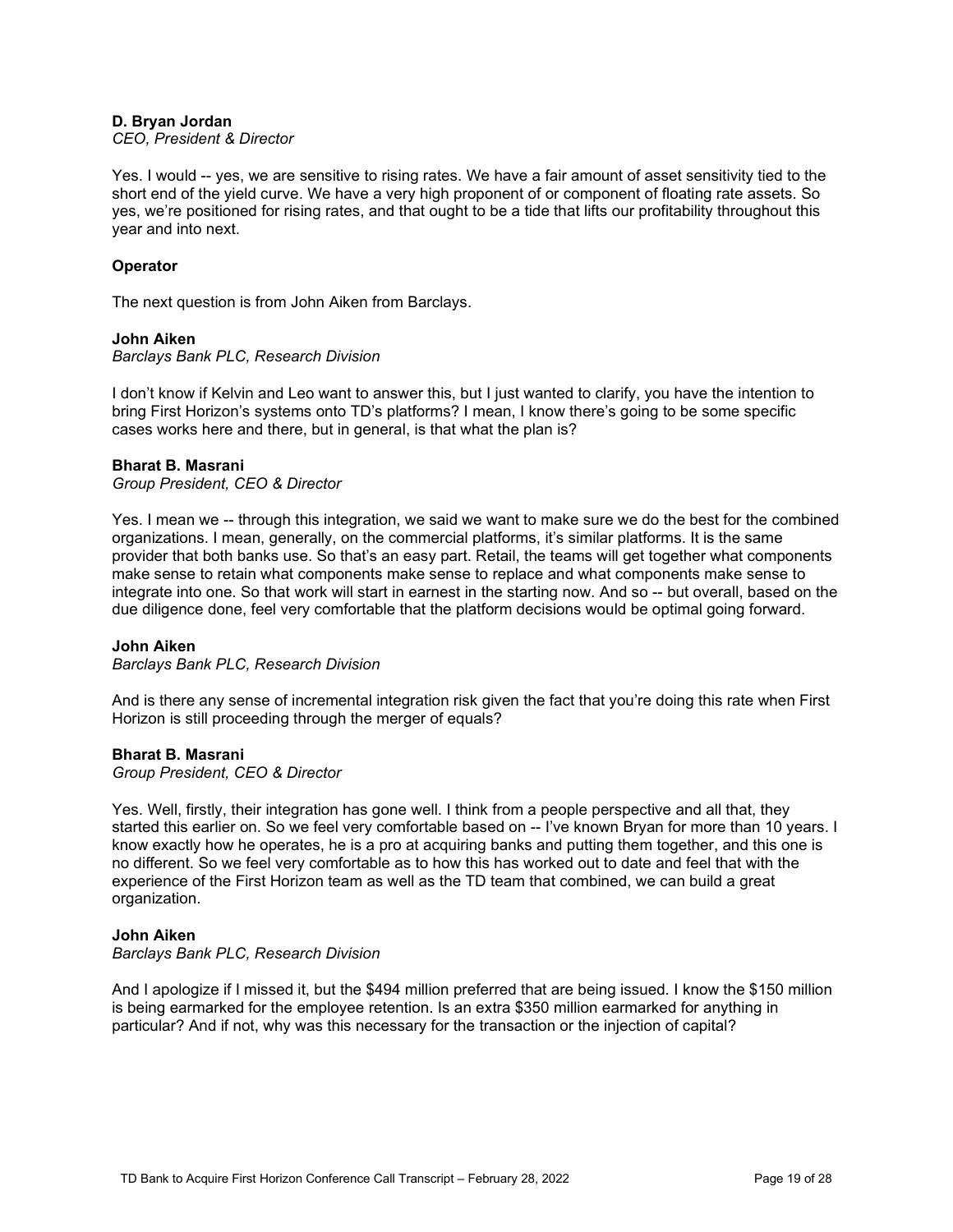### **Bharat B. Masrani**

*Group President, CEO & Director*

This is to build out the franchise. It's important John, that through this period, that First Horizon continues to build a franchise, the stronger the franchises, better off we are. So that's been the logic and feel very comfortable as to the plans First Horizon has in continuing to build their franchise.

### **John Aiken**

*Barclays Bank PLC, Research Division*

Congratulations on the announcement.

### **Bharat B. Masrani**

*Group President, CEO & Director*

Thank you, John.

### **Operator**

The next question is from Lemar Persaud from Cormark Securities.

### **Lemar Persaud**

*Cormark Securities Inc., Research Division*

I just want to come back to the branch discussion and taking a different look at it here. So in 2021, can you rationalize some of its branch footprint in the U.S.? And then throughout the pandemic, we saw the acceleration of digital across the whole industry. And -- with this deal, you're now adding a significant number of branches in states where TD had a significant presence in yet is not shutting down any branches. Help me reconcile these two different thoughts.

### **Bharat B. Masrani**

*Group President, CEO & Director*

Well. I'll pass it on to Leo for a minute. But just to give you an overall view, optimization of our network is an ongoing exercise. And what we did last year was nothing to do with any merger or any acquisition. It is a question of in certain geographies, population move, density decreases and then. And as you know, at TD, yes, we did optimize some of those locations, but we opened new ones as well in certain markets. That's an ongoing exercise. In any good bank, I would say, that's what they do, for a living. I think here, what we are saying is that this is all about growth. This is all about extending. This is all about densifying in the markets we are in. So that's why Leo said it, that one of the key things we're going to do here is to retain the frontline folks, both in retail and commercial because that is a core part of what we are buying here and a very important part.

But Leo, if you want to provide more color on that?

### **Leo Salom**

*Group Head U.S. Retail & CEO*

No Bharat, I think you said it well. The store optimization process is really ongoing. We look to try to optimize our footprint. And to the extent that we can densify in a certain marketplace to then be able to fund de novo growth in higher growth markets, we will certainly do that. And we'll do that as an ongoing process. What -- but I want to come back to the central point here. This -- the footprint that we're inheriting in some of the fastest-growing parts of the country. And in markets where First Horizon already has a significant leadership position and the ability to press our advantage in potentially bring greater digital capabilities to bear using some of our retail product capabilities, I think that's a very exciting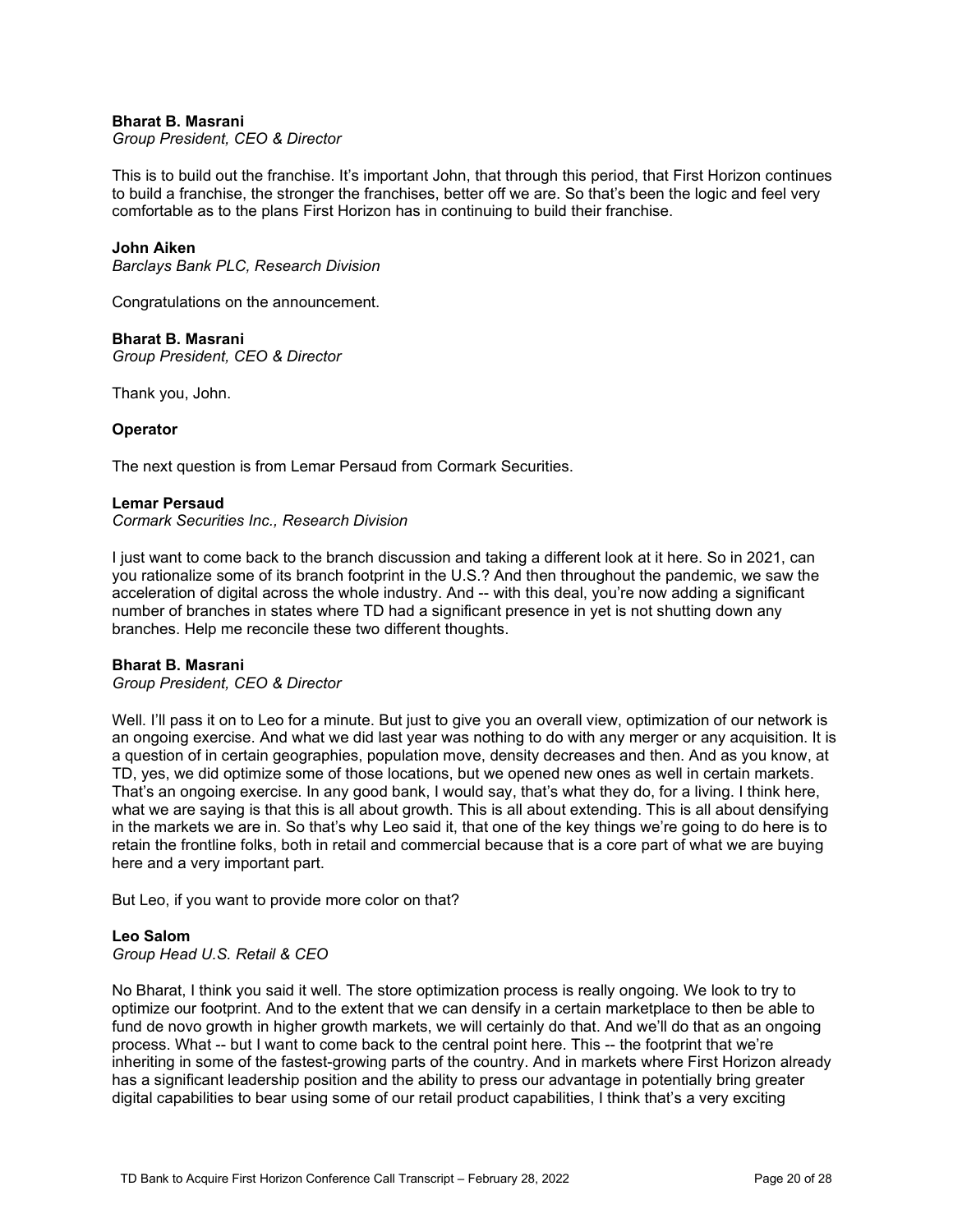proposition. I do want to stress, though, we talk about branches and stores a great deal on this call. But the reality is we're very focused on building out the digital complement, the omnichannel capabilities so that we can go to market with a fulsome core retail offering, and that's certainly something that we'll continue to lean into.

### **Lemar Persaud**

*Cormark Securities Inc., Research Division*

Okay. Great. And then my next question is, well, you guys talked about a relationship between the two companies. So -- was it a competitive bidding process or just a relationship that just manifested itself into a deal over time?

#### **Bharat B. Masrani**

*Group President, CEO & Director*

I've known my friend, Bryan, for 10 years. We get along. We like each other's companies and what we do to bring our organizations together. I'll leave it at that, Lemar. No need to get into how one got to where we did.

### **Operator**

The next question is from Nigel D'Souza from Veritas Investment Research.

#### **Nigel R. D'Souza**

*Veritas Investment Research Corporation*

I wanted to go back to your guidance on expected cost synergies. And if I heard correctly, I think you mentioned you don't expect material synergies to be realized in 2023. And when I look at your guidance, on Slide 12, it looks like to realize the entire synergies, if we assume it's by the end of 2025, that's about 3.5 years for full realization. So just trying to get a sense of given that it seems like these are centralized cost why the long, I guess, time line here? And what's preventing -- what are the hurdles for more accelerated realization of these cost synergies?

# **Kelvin Tran**

*Senior EVP & CFO*

Yes. So let me -- it's Kelvin here. Let me just clarify. So the -- when we say the 100% is realized in 2025, that means that our integration effort is concluded by the end of 2024. So out of the synergies that you see, the whole \$610 million of run rate, you would see that flowing through in 2025. And so there are synergies being created in 2023. You don't see it as much of that in 2023 because it would be a partial year and 45% of that would be -- you would see that occurring in '24.

#### **Leo Salom**

*Group Head U.S. Retail & CEO*

Nigel, the only thing that I would add to that is that there are certain platforms in certain areas where integration is easier, and we'll be able to realize that in the shorter window. Think of the wealth platforms, think of some of the cards platforms, where we'll be able to be moving that along. I think when we talk about the fully realized synergies, obviously, the core platforms become the sort of long pull in that discussion.

#### **Nigel R. D'Souza**

*Veritas Investment Research Corporation*

That's useful. We look at -- sorry, go ahead, did I interrupt someone?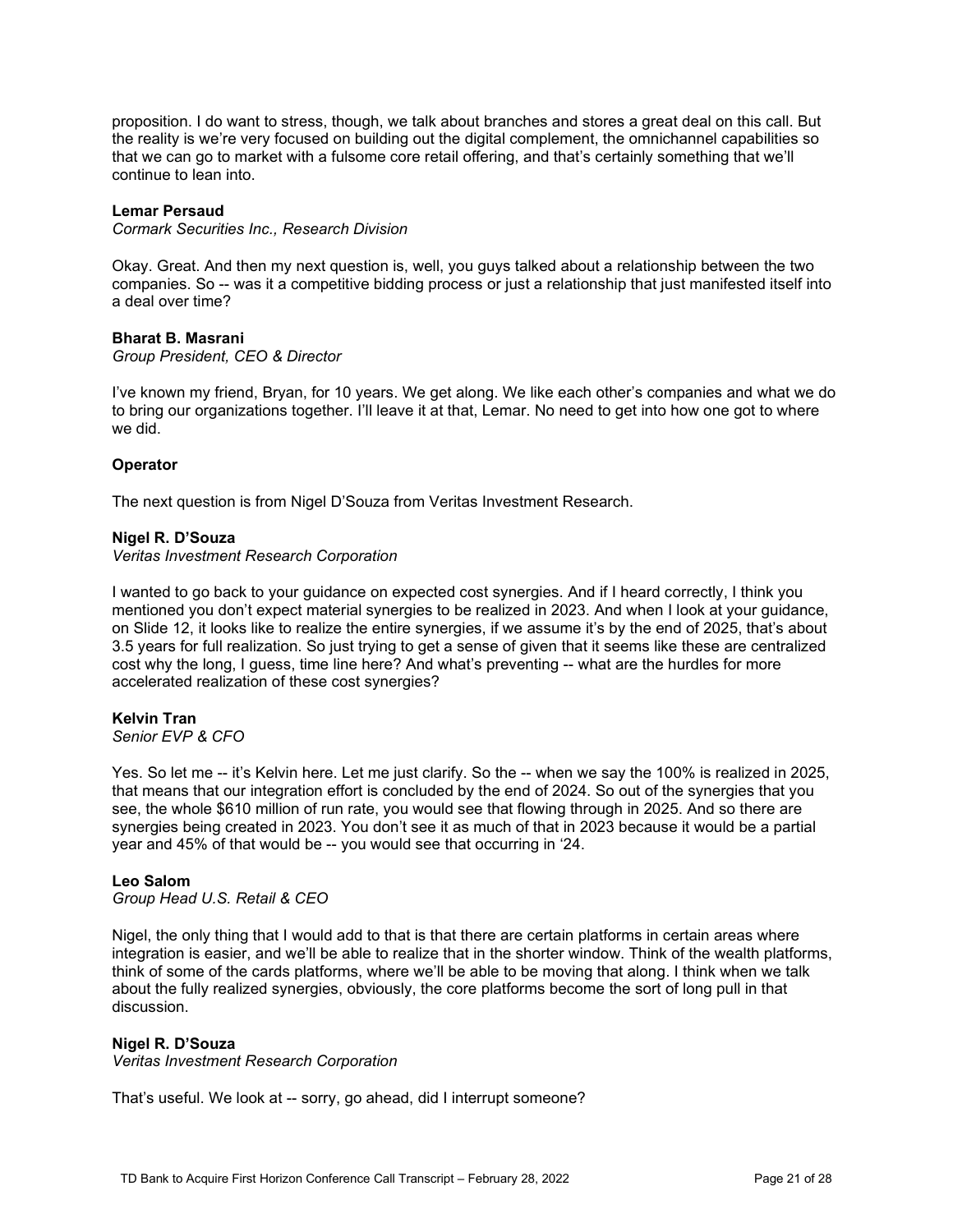Okay. So when I look at the 45% synergies for 2024, you've mentioned a portion of that's realized in 2023. And when I look at Slide 17, -- can you give us any sense of what portion is realized? And the reason I ask that is because it impacts what your EPS accretion estimate would be for 2023.

### **Kelvin Tran**

*Senior EVP & CFO*

Yes. So let me just clarify this Slide 17. This is using the 2023 consensus, but then looking at the fully synergized basis. So basically assuming that all of the savings from '25 are flowing through the P&L. In '23, just to give you an outline of what the P&L would look like.

# **Nigel R. D'Souza**

*Veritas Investment Research Corporation*

Correct. But you don't expect to realize all of it, right? So do you have any guidance on the expected realization accretion that you expect in 2023?

# **Kelvin Tran**

*Senior EVP & CFO*

It would be, not significant in '23.

# **Operator**

The next question is from Sohrab Movahedi from BMO Capital Markets.

### **Sohrab Movahedi**

*BMO Capital Markets Equity Research*

Maybe I'll start with Kelvin. Kelvin, just on that Slide 17, you've also included an estimate for First Horizon in 2023. Does that include the costs associated with the prefs that you -- that they're issuing to?

#### **Kelvin Tran** *Senior EVP & CFO*

The -- like -- so including in that P&L, you have financing costs of the transaction. And so that would include anything that is allocated to that deal.

### **Sohrab Movahedi**

*BMO Capital Markets Equity Research*

Which line would that be in?

#### **Kelvin Tran** *Senior EVP & CFO*

In the other after-tax adjustment.

### **Sohrab Movahedi**

*BMO Capital Markets Equity Research*

Okay. And then I'm going to have to challenge you again on the cost savings. Everything I've seen with those types of cost reductions in the U.S. banking -- the regional banking space is typically almost unilaterally involved kind of branch overlap and reductions of those types of overlap as a cost synergy kind of driver. So you're going to have to detail out a bit more where this 33% is coming from, please?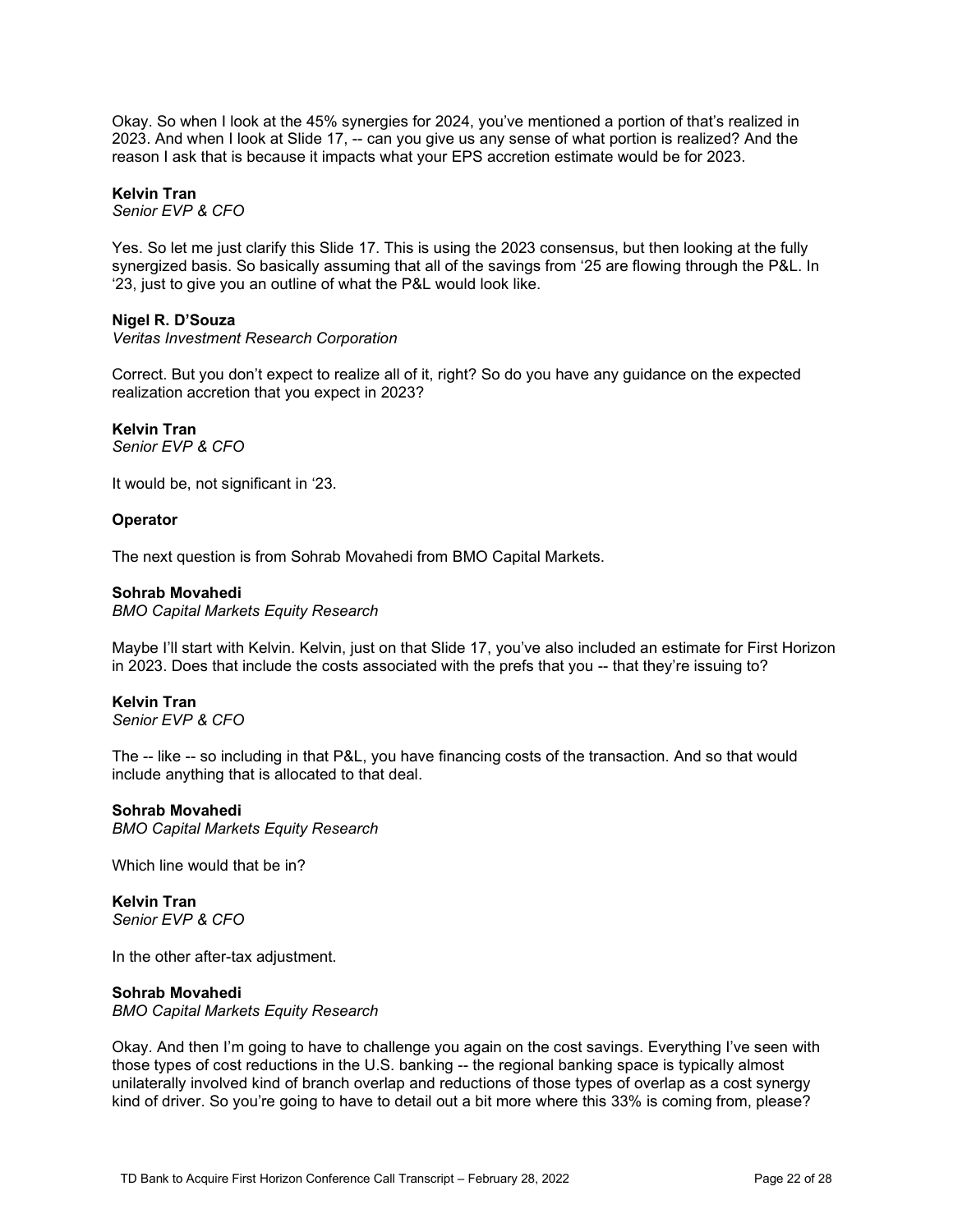### **Bharat B. Masrani**

*Group President, CEO & Director*

Well, let me start before Kelvin gives you more color on that. Sohrab, I think we said this and we've experienced it ourselves. Over the past few years or 10 years or so, a lot of costs increases in banking have gone to the center, centralized sort of functions like technology, like regulatory management, like compliance, like risk management. I mean that's just been the reality of the business.

And this is where the opportunity is for us to consolidate because you move towards one platform, you have a team that can now take advantage of the scale that you've created. That's been our experience. And I think a lot of the other mergers that have occurred that's what they've been able to extract. So it's consistent with how the model has evolved, and this is a scale business. And scale matters and this First Horizon acquisition gives us that scale to be able to extract that advantage. Kelvin, if you want to provide more color to it.

**Kelvin Tran** *Senior EVP & CFO*

Yes. Thanks, Bharat. I agree. I mean, -- so as I've mentioned earlier, big components would be technology, vendor, real estate, but there's also operational back-office synergies. We have also corporate administrative expenses as well. We have scale, and we can absorb a lot of that work without the need to add capacity. And I would say, like Bharat said, over time, I would say, many years ago, the branch network makes up a much bigger part of the total expenses of the bank, but as you see over time, we need to invest in a lot of the other banks invest more and more into technology, into digital, and that's where we could get a lot of synergies from.

### **Sohrab Movahedi**

*BMO Capital Markets Equity Research*

Kelvin, can you comment on how much you've spent on digital, maybe last year versus how much First Horizon has?

**Kelvin Tran** *Senior EVP & CFO*

No, that's something that we obviously -- it's important for us to spend. But we look at that as part of the overall envelope of growing the bank.

#### **Bharat B. Masrani**

*Group President, CEO & Director*

I would add, Sohrab, on that is that -- and we've talked about this. At TD, over the recent past, we've been able to take advantage of our North American scale. So we've been able to build up platforms that can work both sides of the border Easy apply comes to mind, Easy apply is our platform to open new accounts. So that just gives you one example that with this acquisition, that scale just became larger. And so those are the advantages you have of a much larger footprint as well as a number of clients we serve.

#### **Sohrab Movahedi**

*BMO Capital Markets Equity Research*

Okay. So maybe one last question, Bharat, for you. I think it's coming through very loud and clear that this was an acquisition for scale. It doesn't sound like you're picking up any new capabilities, for example, or maybe adjacent markets to your existing Southeast, I suppose, footprint. So is it fair to say that aside from adding scale to your U.S. operations, it doesn't -- it's strategically neutral to the bank?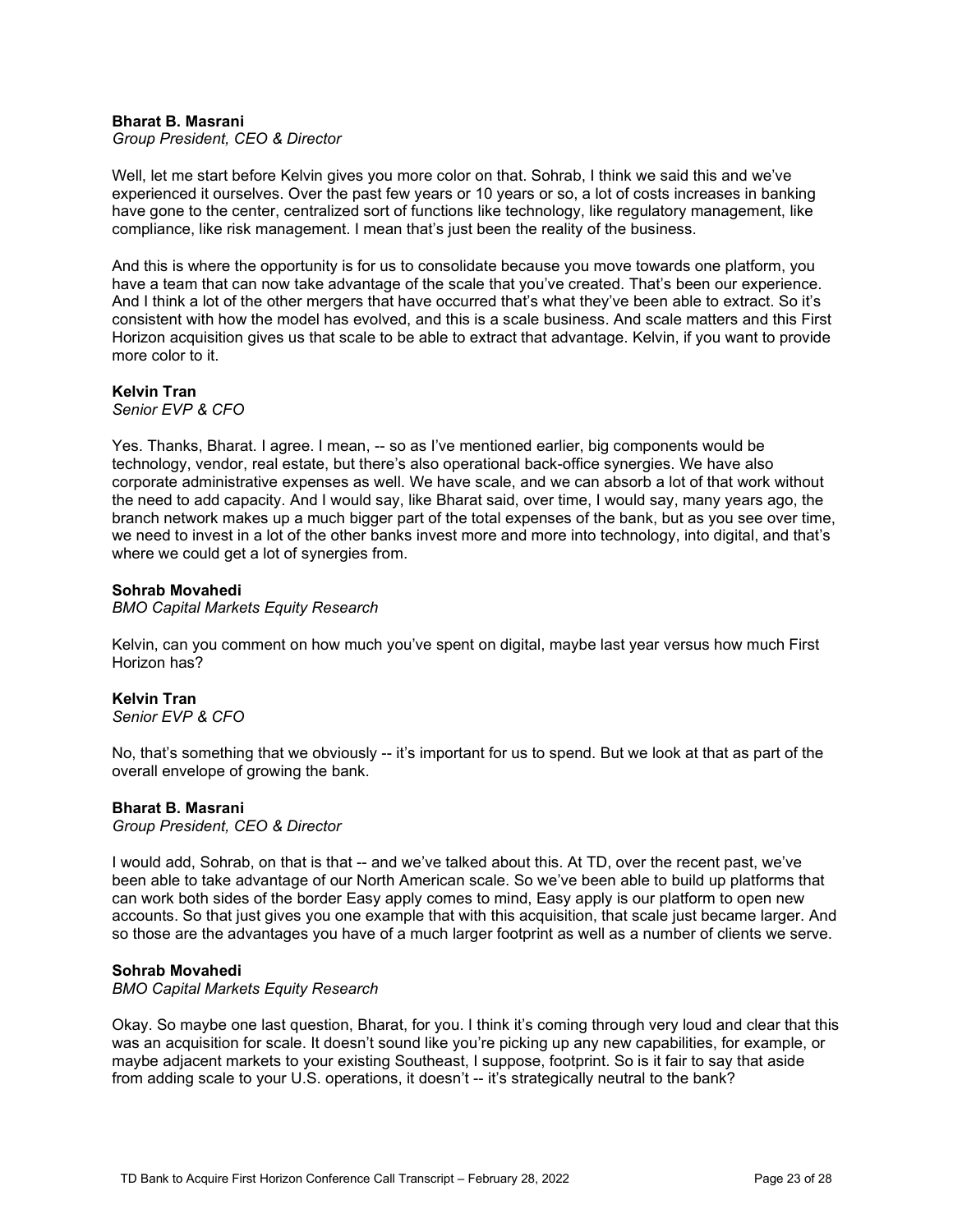### **Bharat B. Masrani**

*Group President, CEO & Director*

Absolutely not. Scale is critical. We've talked about at our business, the business of banking is a scale business and you need the scale. And particularly, over the past 10 years or so, that has been reinforced with the type of regulatory requirements, with the type of digital offerings that you need to effectively compete. But as you heard from us by myself, Leo talked about it, the importance of the adjacent markets, we are entering markets that are some of the most attractive in the United States. These are adjacent to TD's footprint already. And we've been talking for many years as to how important that is to us, why the Southeast is more important to us. And with this, we also get parts of Texas, parts of Atlanta, which is a terrific market in which we can deploy proven TD capabilities of organically growing this franchise.

So that's a big part of this transaction as well. And finally, the fantastic talent we are acquiring. This is a people business. And Bryan has done a fantastic job of not assembling a great team, but has proven what he can do in this market. So I mean overall, I think it'd be not an accurate statement that this is purely for scale and not driving TD's strategic priorities. Absolutely, it does.

### **Sohrab Movahedi**

#### *BMO Capital Markets Equity Research*

But Bharat, not to be a pain about it. But if we look at 3, 4 years, from now. Hopefully, this has been a successful integration as advertised. You're still primarily a deposit-taking loan-making bank. You haven't enhanced the wealth franchise, you haven't enhanced the fee generating franchise of the bank. Is that an unfair statement?

### **Bharat B. Masrani**

*Group President, CEO & Director*

Well, I think so. But let me pass it on to Leo. He's our wealth guru, so he can talk about other opportunities as well.

#### **Leo Salom**

*Group Head U.S. Retail & CEO*

So maybe just to dig in a little deeper because I think if you look at a number of areas, while the two businesses are very similar. In fact, one of the things we were drawn to this to this organization is the fact that they run a regional president model, retail, wealth, commercial, all reports into one organization, that's a very similar framework to the one that we operate.

So there were a lot of similarities in terms of the business model, which obviously were very attractive to us in terms of integration simplicity. But I would say there are capabilities that First Horizon brings that are very attractive to us that we intend to not only leverage, but actually invest and grow. We talked about mortgage warehousing just as an example -- the reality is First Horizon has built counterparty relationships with 300 mortgage companies around the country. They're originating a significant amount of conforming as well as jumbo mortgages, which will not only allow us to build our commercial banking capabilities, but also be able to source attractive jumbo mortgages for our mortgage company. Just as 1 example.

And to do that at scale. Likewise, I think the question around the fixed income trading business came up. And today, First Horizon actually does fixed income training with over 3,000 banks, typically with less than \$100 billion in assets across the country. That retail distribution extension is complementary to what we do today in our core business.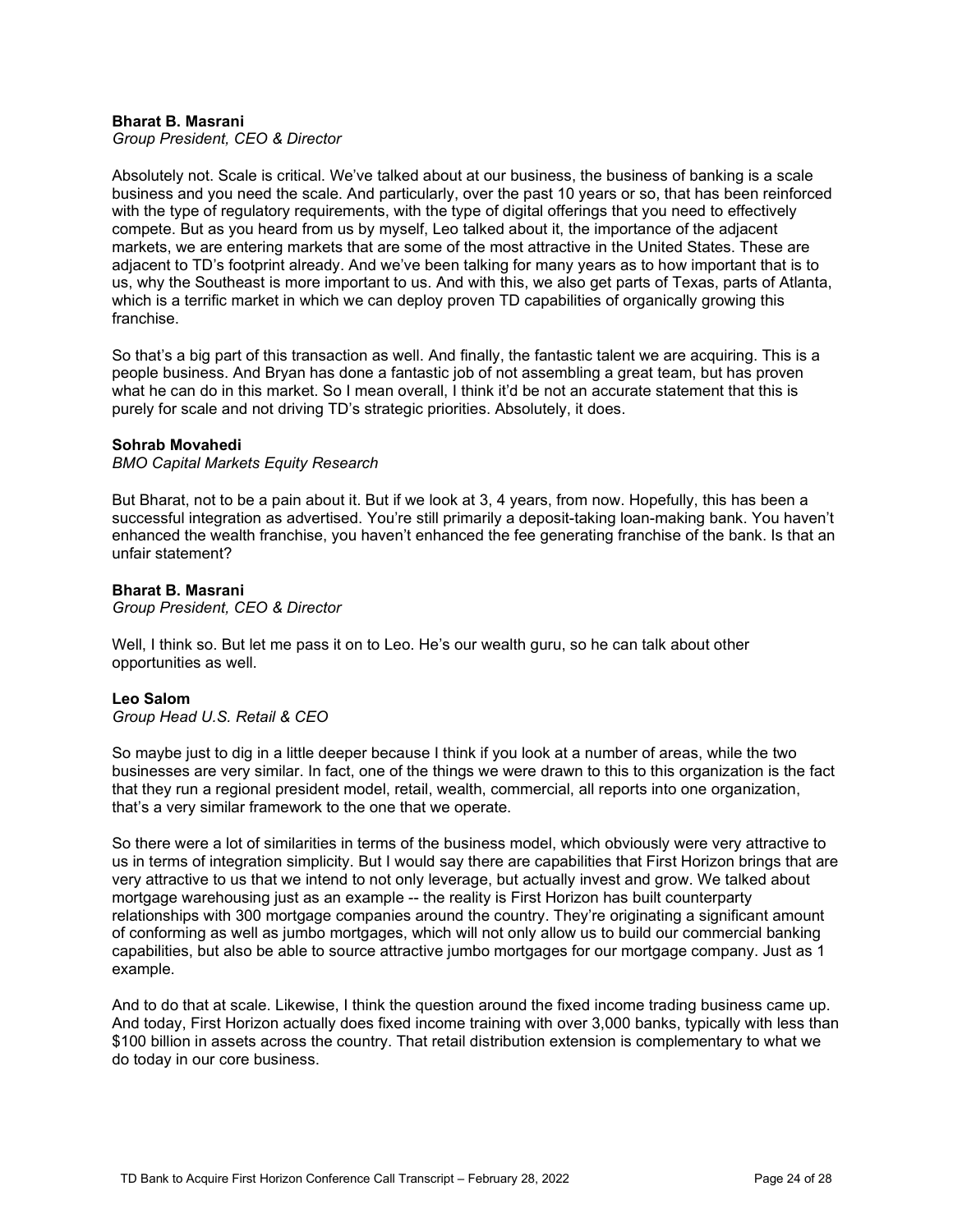In the wealth space, this would double our combined well footprint. And I would argue that some of the work that First Horizon has done in terms of marrying their commercial banking and wealth advisers together in a single go-to-market framework is, in fact, a leverageable asset that we intend to build on. So I'm just giving you a series of examples. But I do think that there is leverage here. Clearly, the distribution story line is the dominant opportunity piece. But there is capability as part of the First Horizon model that we will fully leverage.

### **Sohrab Movahedi**

*BMO Capital Markets Equity Research*

Congratulations on getting it done. We'll have to follow on this, Leo, afterwards.

### **Operator**

The next question is from Darko Mihelic from RBC Capital Markets.

### **Darko Mihelic**

*RBC Capital Markets, Research Division*

Just a few questions for Kelvin to help the model. I see \$64 billion of risk-weighted assets. Is that a fair number to use with some sort of growth number on there? Or are there any adjustments for the RWAs that I should be thinking of?

#### **Kelvin Tran** *Senior EVP & CFO*

We don't have any significant adjustments to RWA in our model.

### **Darko Mihelic**

*RBC Capital Markets, Research Division*

Okay. And similarly, along the same vein, when I pump that into the model, I do kind of get relatively low Tier 1 and total capital ratios. I'm just wondering what your assumption is around that and if those costs are built into Page 17.

### **Kelvin Tran**

*Senior EVP & CFO*

Yes. So if you look at this RWA and in terms of the acquisition, the goodwill and intangibles make up about \$7.7 billion. And if you add that to the RWA, that gets us to about \$15 billion of invested capital. And that translated to the U.S. dollar is about \$19 billion of excess capital usage.

### **Darko Mihelic**

*RBC Capital Markets, Research Division*

Okay. I'm going to come back to you on that. Second question is, what is the purpose of the Feb 27 termination cost?

### **Bharat B. Masrani**

*Group President, CEO & Director*

Well, let's get back to you, here on that one, Darko.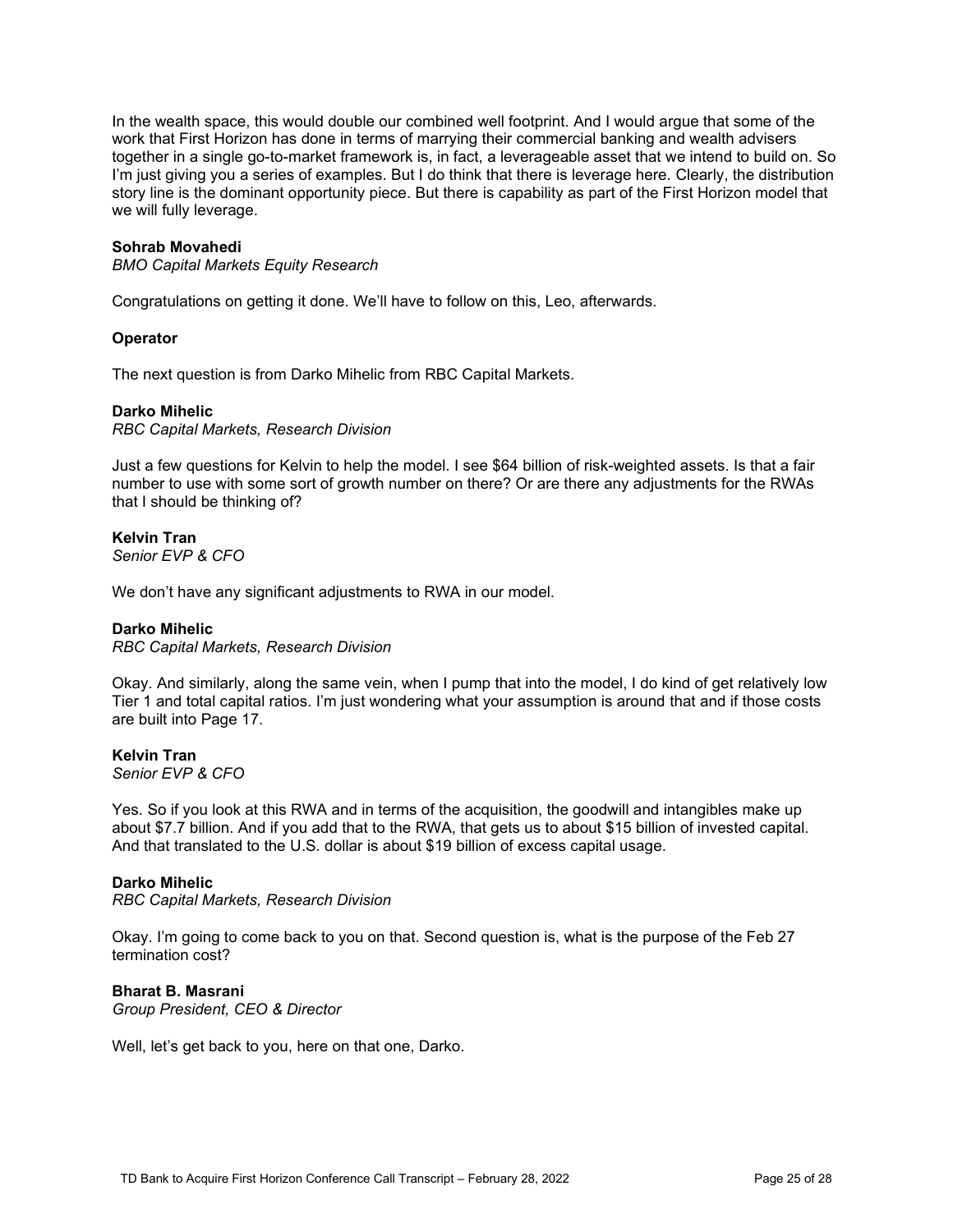### **Darko Mihelic**

### *RBC Capital Markets, Research Division*

Okay. So I'm just curious because it would seem to sort of imply that if the deal doesn't close, you'd have to renegotiate price. Would that be fair?

### **Bharat B. Masrani**

*Group President, CEO & Director*

Sorry, which one are you talking about? Because I couldn't hear you properly. I thought you go into one of those technical things with Kelvin. So I asked the question again.

### **Darko Mihelic**

*RBC Capital Markets, Research Division*

Okay. So what I'm referring to is in your press release, you suggest that if the deal doesn't close by Feb 27 of 2023, it will be terminated.

So I'm just wondering what the purpose of that clause is?

### **Bharat B. Masrani**

*Group President, CEO & Director*

Well, all these deals, they have a customary termination date unless agreed to be extended by both parties, this one goes 9 months, and I think it's another 6 months -- sorry, it goes 12 months and it goes another three months. So it's 15 months. And after twelve months, both parties have to agree or one party has to agree to extend it. And then it's 15 months and if you want to extend it further, both parties have to agree. So these are customary terms, nothing unusual there, Darko.

#### **Darko Mihelic**

*RBC Capital Markets, Research Division*

I mean it's just interesting because given the size of the transaction and the sort of the situation of the Fed in the U.S., the probability of the delay is relatively high. And I'm not sure that I understand the 15 months because it says Feb by next year. So that am I misreading when it says Feb 27 of 2023 that's precisely 1 year from now. Am I misreading that?

### **Bharat B. Masrani**

*Group President, CEO & Director*

No. Like all these deals have an expected closing. And our expectation is that we close by the first quarter, fiscal quarter of '23, which is before January 31. And then all these deals have extension rates of -- in case the approvals are delayed or for whatever reason, we're not able to close during that time. It gets extended.

And then finally, there's a final extension as well, and that's just customary. I don't think there's anything unique in this deal that you should be reading. Every deal we've done has had these provisions.

#### **Operator**

We'll get a follow-up question from Doug Young Desjardins Capital Markets.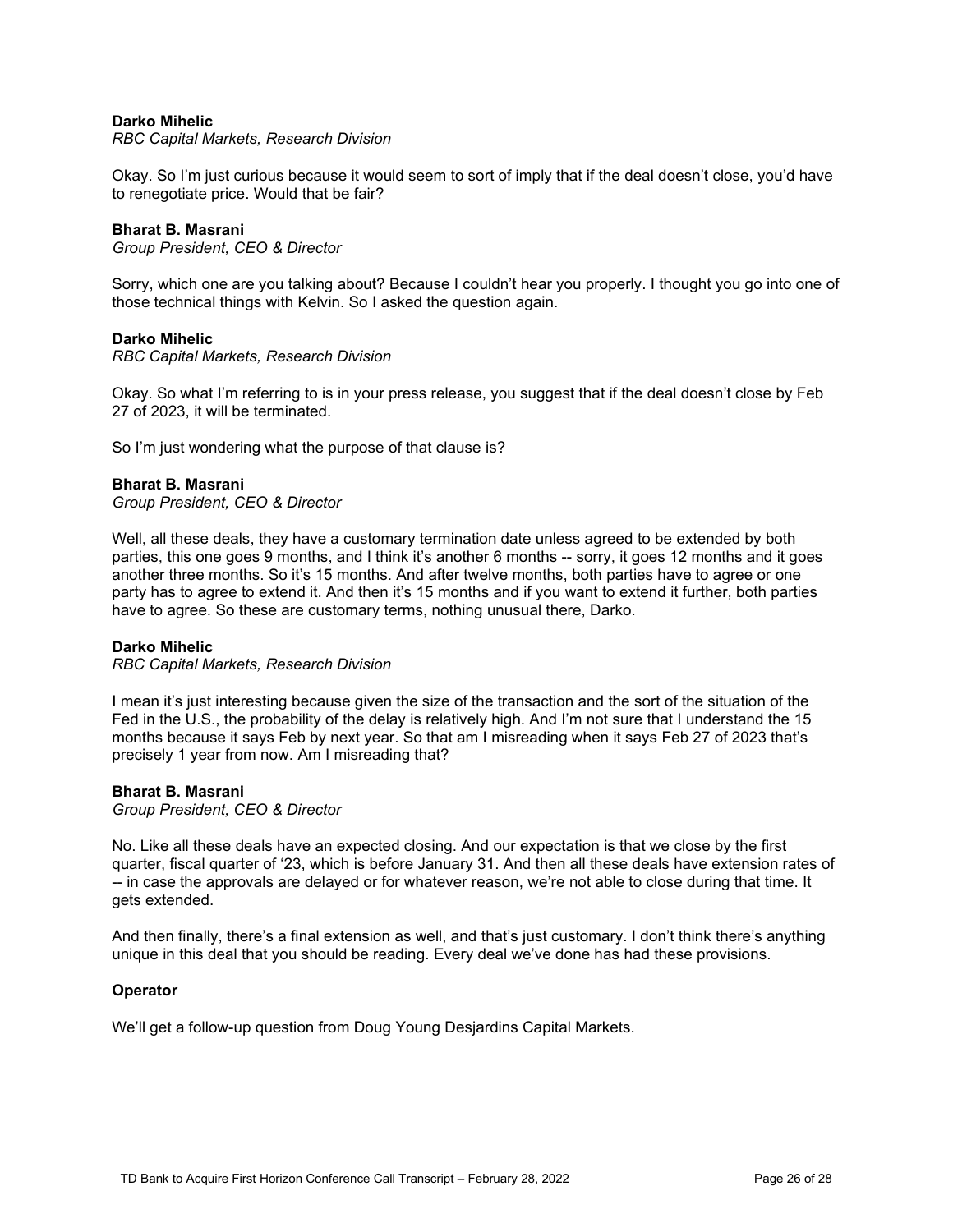# **Doug Young**

*Desjardins Securities Inc., Research Division*

Sorry, I'll keep this really quick. Just one quick one. Is there a break fee? Because I didn't see any discussion here about break fees. And so I'm just wondering if there was one if you – if you can quantify.

### **Bharat B. Masrani**

*Group President, CEO & Director*

The structures in these deals are that for some reason, you know, if somebody goes and outbids us and we are not able to acquire this entity because there's a higher bid then, of course, there's a break fee payable to TD. But otherwise, there is a customary expense kind of reimbursement kind of situation for either party. But that's about it.

### **Doug Young**

*Desjardins Securities Inc., Research Division*

Could you quantify what that is? Or is there a place I can find that detail?

#### **Bharat B. Masrani**

*Group President, CEO & Director*

And I'll have the team get back to you on that, Doug, as to you know what that is. But the break fee is on a competing bid that makes TD not be successful here. I think that's a sizable amount. But as far as others go, it's de minimis in the overall scheme.

#### **Operator**

And we have a final question from Meny Grauman from Scotiabank.

#### **Meny Grauman**

*Scotiabank Global Banking and Markets, Research Division*

It's just an extension of Doug. So there is potential for competing offers here because we saw a recent deal in this space where there wasn't a possibility. So I just wanted to clarify that. So I think you answered that, but I just wanted to mention.

### **Bharat B. Masrani**

*Group President, CEO & Director*

Meny, this is a public company. If somebody thinks that they can pay more or the First Horizon shareholders feel it's a more compelling deal then, of course, the possibility exists.

#### **Operator**

There are no more questions in the queue at this time. I'd now like to turn the meeting over to Bharat Masrani for closing remarks.

# **Bharat B. Masrani**

*Group President, CEO & Director*

Thank you, operator, and thank you for joining us at short notice. We couldn't be more excited about the opportunity to partner with the First Horizon team as we embark on the next chapter of our growth together. Thank you for all joining us today. We look forward to speaking to you again on our Q1 call on March 3. Thank you.